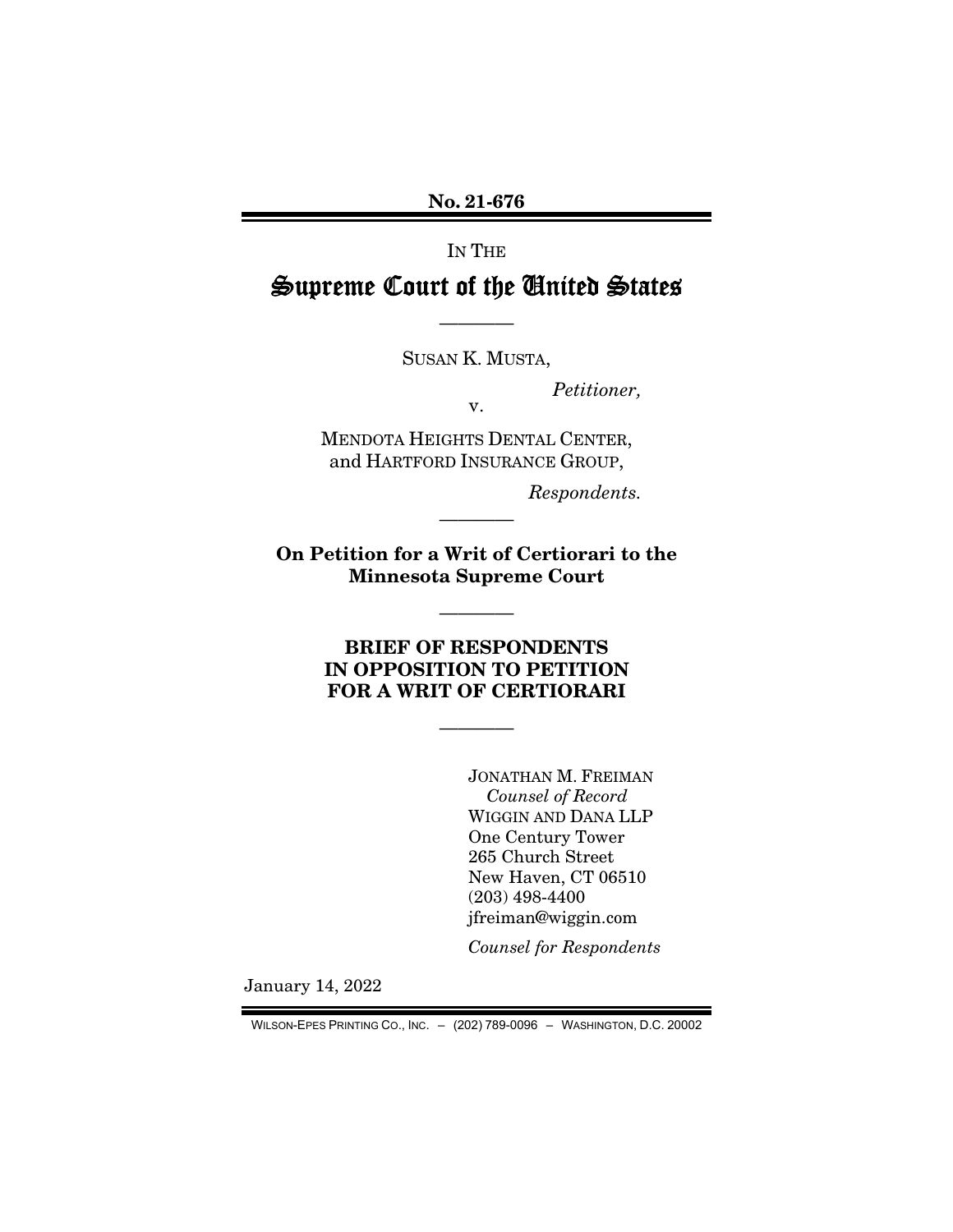### QUESTION PRESENTED

Does the federal Controlled Substances Act which criminalizes the manufacture, distribution, or possession of marijuana and does not include an exception for medical marijuana—preempt an order under the Minnesota Workers' Compensation Act requiring an employer to reimburse an injured employee for the cost of obtaining medical marijuana?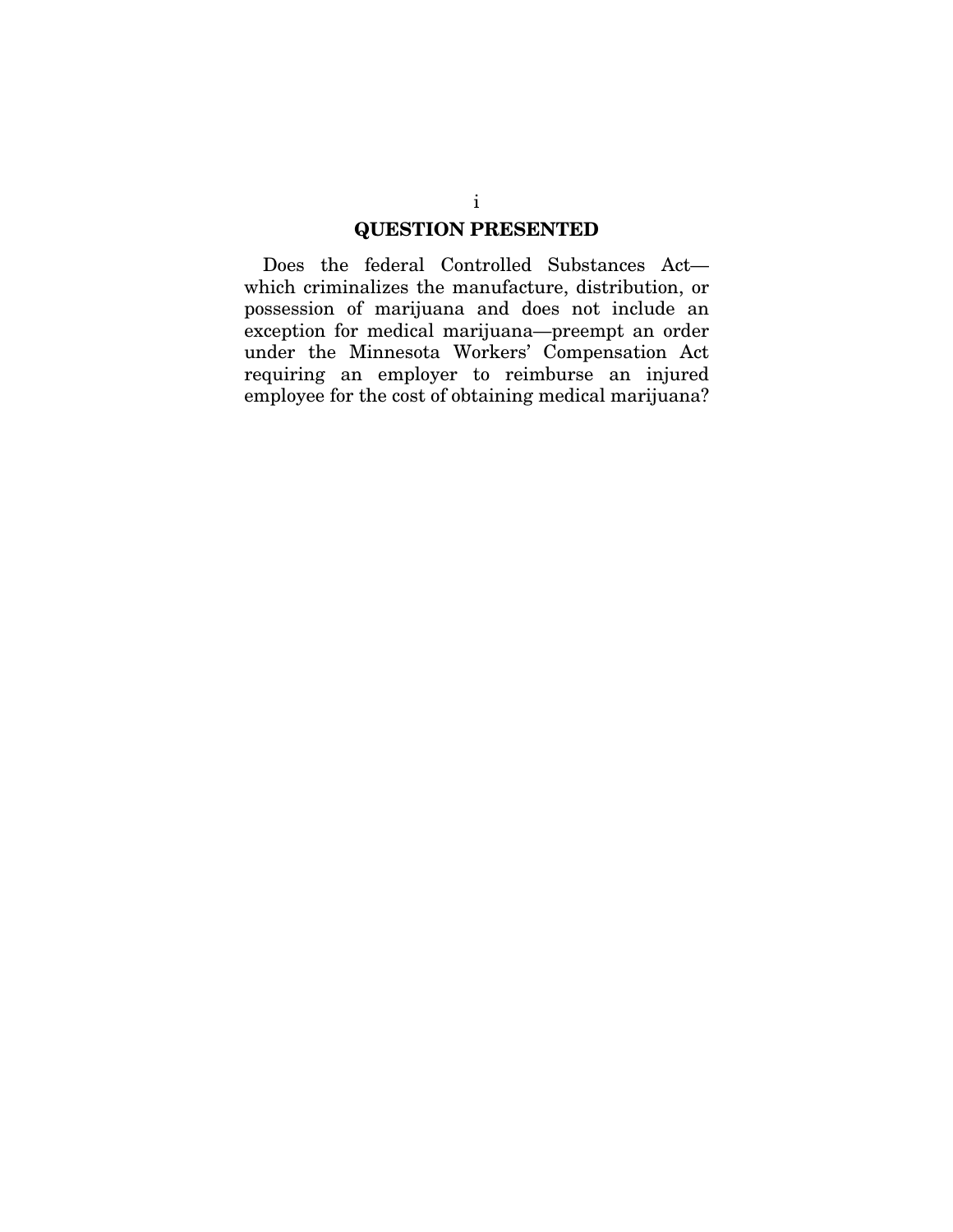### CORPORATE DISCLOSURE STATEMENT

Though misidentified in the caption and in the proceedings below as "Hartford Insurance Group," the actual insurer involved in this action is Hartford Casualty Insurance Company. (A relevant legal entity called "Hartford Insurance Group" does not, to the best of our knowledge, exist.) Hartford Casualty Insurance Company is wholly owned by Hartford Accident and Indemnity Company, a Connecticut corporation, which is wholly owned by Hartford Fire Insurance Company. Hartford Fire Insurance Company, a Connecticut corporation, is a wholly owned subsidiary of The Hartford Financial Services Group, Inc., a Delaware corporation. The Hartford Financial Services Group, Inc. is a publicly traded corporation that has no parent corporation. To the best of our knowledge, no publicly held corporation currently owns 10% or more of its common stock.

Mendota Heights Dental Center, P.A. was a Minnesota corporation that was formally dissolved in 2020. To the best of our knowledge, it had no parent corporation and no publicly held corporation owned 10% or more of its stock.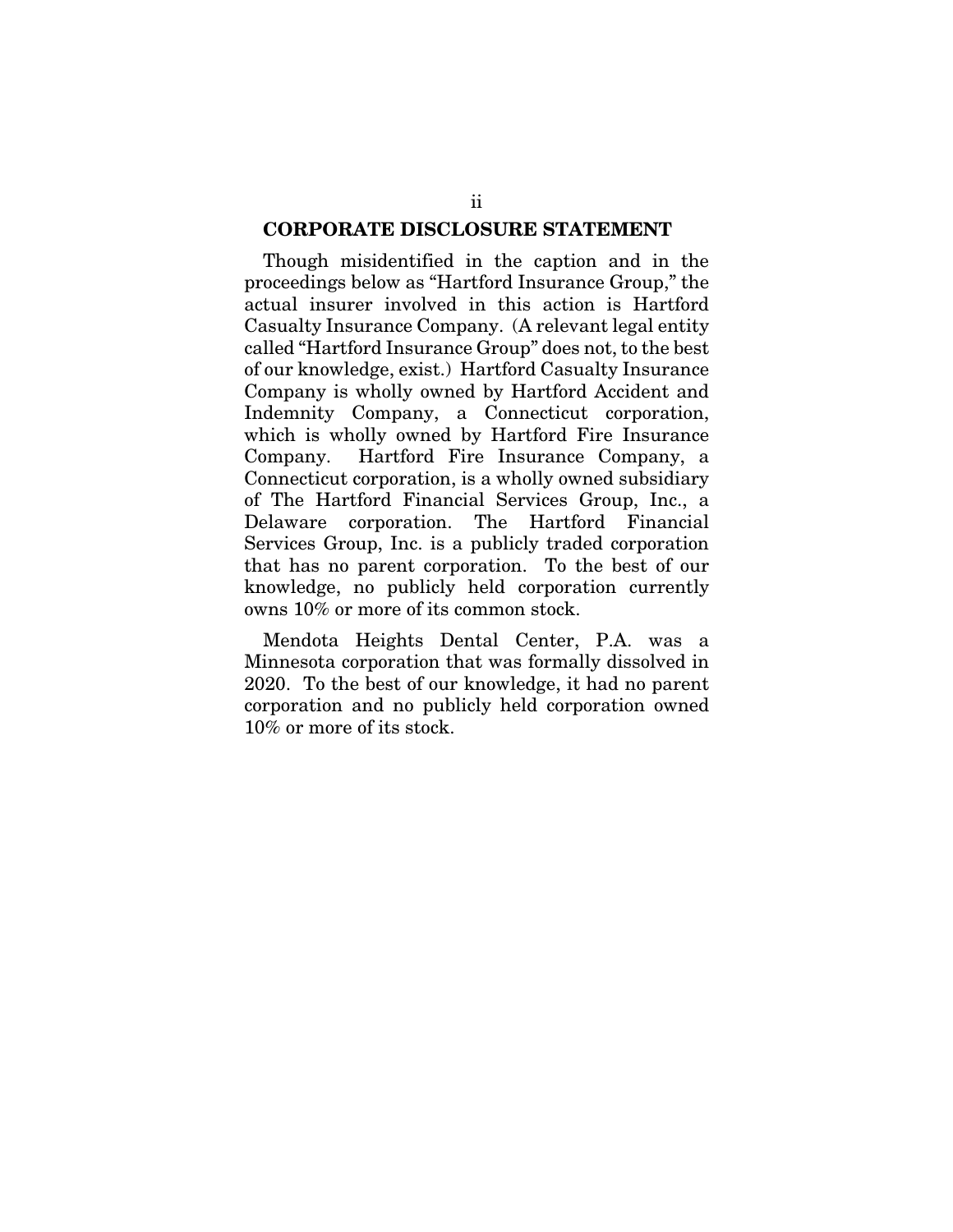## iii TABLE OF CONTENTS

|                                                                                                                                    | $\mathbf{i}$ |
|------------------------------------------------------------------------------------------------------------------------------------|--------------|
| CORPORATE DISCLOSURE STATEMENT                                                                                                     | ii           |
|                                                                                                                                    | iv           |
|                                                                                                                                    | 1            |
| STATEMENT OF THE CASE                                                                                                              | 4            |
|                                                                                                                                    | 4            |
|                                                                                                                                    | 7            |
| REASONS FOR DENYING THE PETITION                                                                                                   | 9            |
| I. The petition presents case-specific                                                                                             | 9            |
| II. An opinion issued in this case could                                                                                           | 11           |
| III. The modest state supreme court split<br>signals that state courts would benefit<br>from further time to develop these issues. |              |
|                                                                                                                                    | 15           |
| IV. The decision below correctly applied well-                                                                                     | 19           |
|                                                                                                                                    | 31           |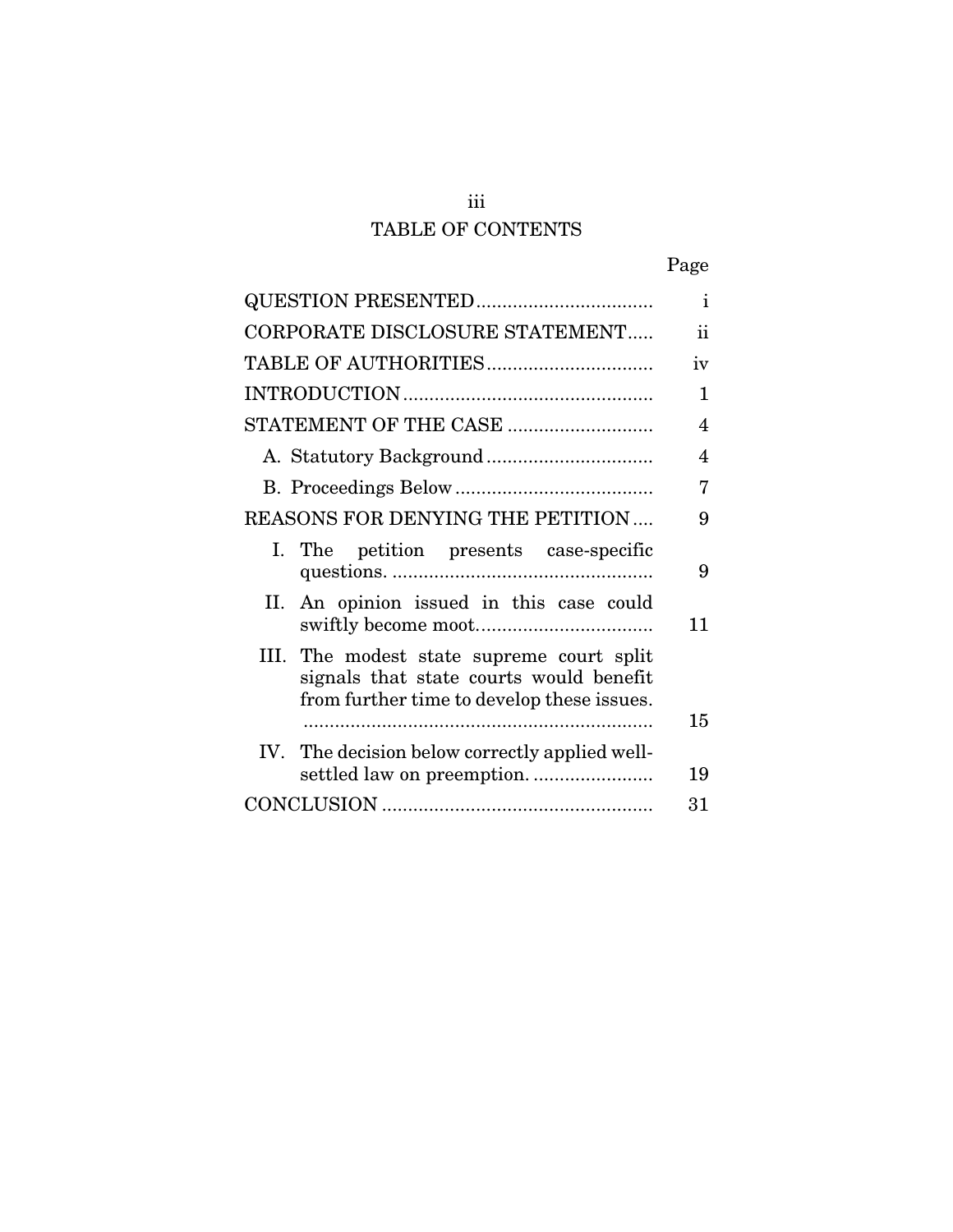## iv TABLE OF AUTHORITIES

| Arizona v. United States,                                                         |                |
|-----------------------------------------------------------------------------------|----------------|
| Baker v. State,                                                                   | 19             |
| Bourgoin v. Twin Rivers Paper Co., LLC,<br>187 A.3d 10 (Me. 2018)  16, 21, 25, 29 |                |
| Cotto v. Ardagh Glass Packing, Inc.,<br>2018 WL 3814278                           | 17             |
| Dixon v. United States,                                                           | 23             |
| Emerald Steel Fabricators, Inc.<br>v. Bureau of Lab. $&$ Indus.,                  | 17             |
| Garcia v. Tractor Supply Co.,<br>154 F. Supp. 3d 1225 (D.N.M. 2016)               | 18             |
| Gonzales v. Raich,                                                                |                |
| Hager v. M&K Constr.,                                                             | 16             |
| Hillsborough Cty., Fla. v.<br>Automated Med. Lab'ys, Inc.,                        | $\overline{2}$ |
| Knight v. United Land Ass'n,                                                      | 9              |
| Lambdin v. Marriott Resorts Hosp. Corp.,<br>2017 WL 4079718                       | 18             |
|                                                                                   |                |

CASES Page(s)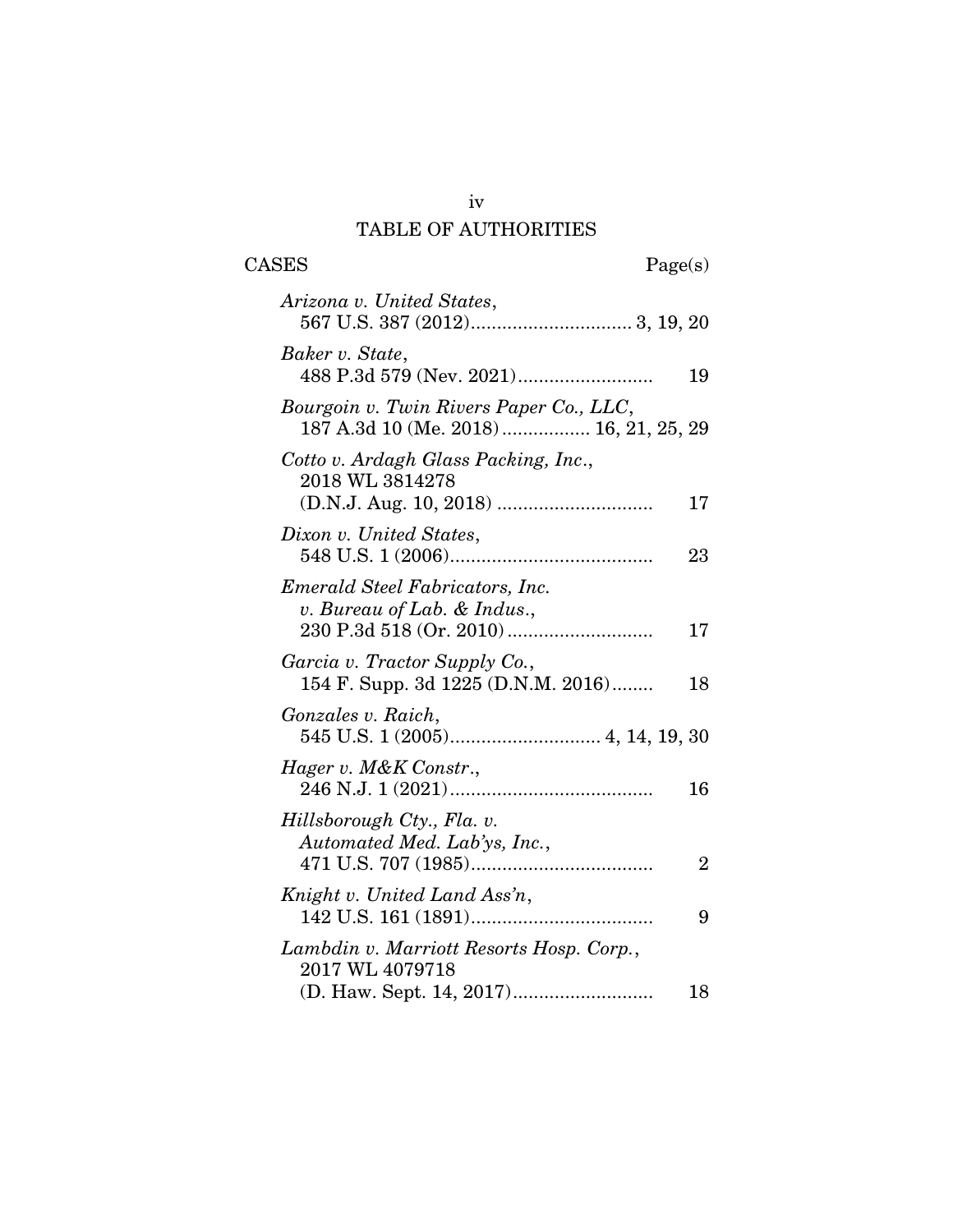TABLE OF AUTHORITIES—Continued

| Murphy v. Nat'l Collegiate Athletic Ass'n,                                                                       | 20 |
|------------------------------------------------------------------------------------------------------------------|----|
| Mut. Pharm. Co. v. Bartlett,<br>570 U.S. 472 (2013) 2, 20, 22, 30                                                |    |
| Noble Sys. Corp. v. Alorica Cent., LLC,<br>543 F.3d 978 (8th Cir. 2008)                                          | 9  |
| Oneok, Inc. v. Learjet, Inc.,                                                                                    | 20 |
| <b>Oregon Prescription Drug Monitoring</b><br>Program v. U.S. Drug Enft Admin.,<br>860 F.3d 1228 (9th Cir. 2017) | 21 |
| Appeal of Panaggio,                                                                                              | 16 |
| People v. Crouse,<br>388 P.3d 39 (Co. 2017)  25, 26                                                              |    |
| Roe v. TeleTech Customer Care<br>Mgmt. (Colorado) LLC,                                                           | 18 |
| Rosemond v. United States,                                                                                       |    |
| Ross v. Raging Wire<br><i>Telecommunications, Inc.,</i>                                                          | 18 |
| State v. Senna,                                                                                                  | 19 |
| State v. Thiel,<br>846 N.W.2d 605                                                                                | 28 |

v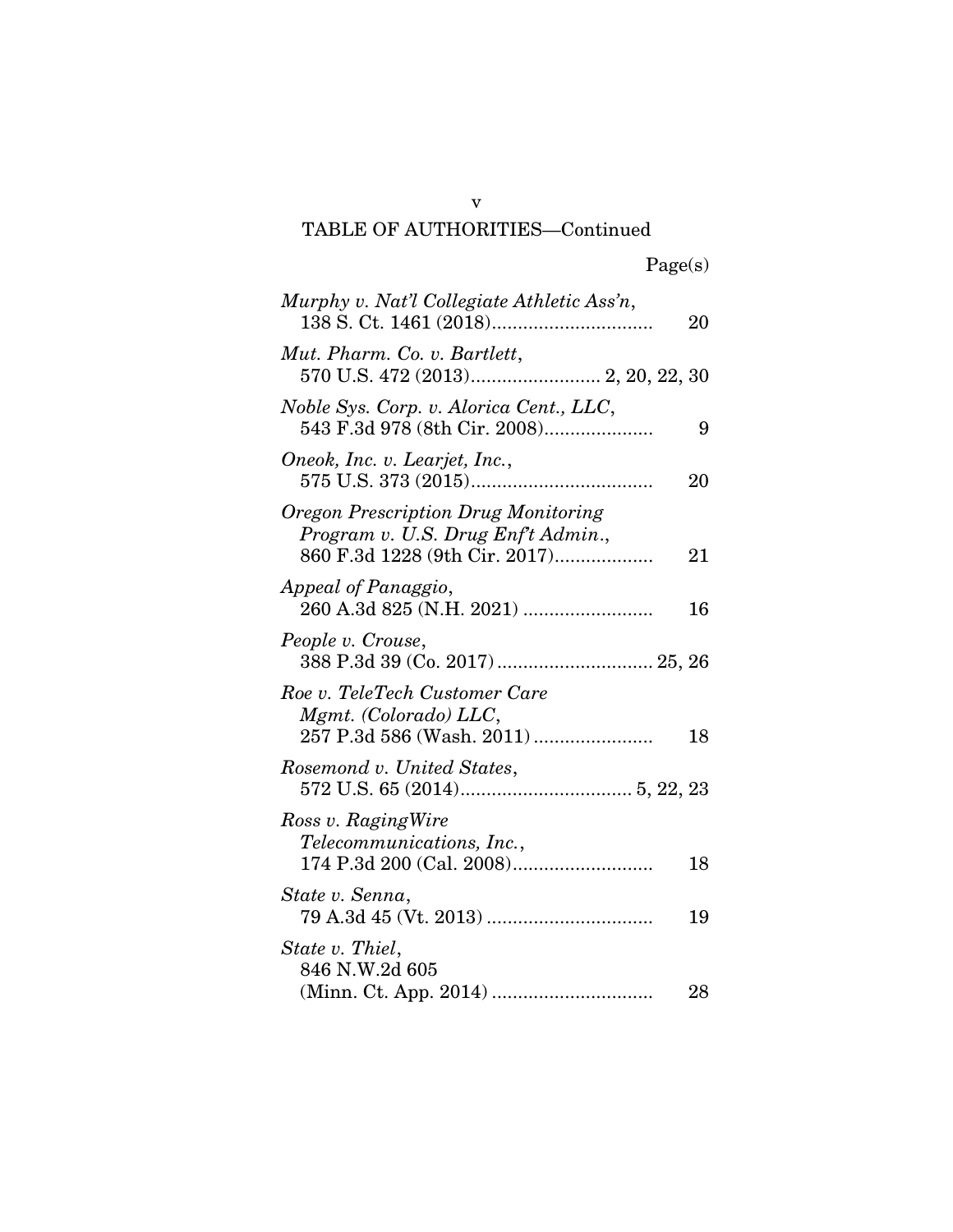# TABLE OF AUTHORITIES—Continued

| Swindol v. Aurora Flight Scis. Corp.,<br>805 F.3d 516 (5th Cir. 2015)              | 9  |
|------------------------------------------------------------------------------------|----|
| United States v. Cook,<br>745 F.2d 1311 (10th Cir. 1984)                           | 5  |
| United States v. Kleinman,<br>880 F.3d 1020 (9th Cir. 2017)                        | 29 |
| United States v. Ledezma,<br>26 F.3d 636 (6th Cir. 1994)                           | 25 |
| United States v. McIntosh,<br>833 F.3d 1163 (9th Cir. 2016) 12, 14                 |    |
| United States v. Oakland Cannabis<br>Buyers' Co-op.,                               |    |
| United States v. Pisarski,<br>965 F.3d 738 (9th Cir. 2020) 12-13                   |    |
| United States v. Schostag,<br>895 F.3d 1025 (8th Cir. 2018) 6, 22                  |    |
| United States v. Smith,<br>573 F.3d 639 (8th Cir. 2009)                            | 5  |
| United States v. Superior<br>Growers Supply, Inc.,<br>982 F.2d 173 (6th Cir. 1992) | 5  |
| United States v. Trevino,                                                          | 13 |
| Virginia Uranium, Inc. v. Warren,                                                  | 20 |

vi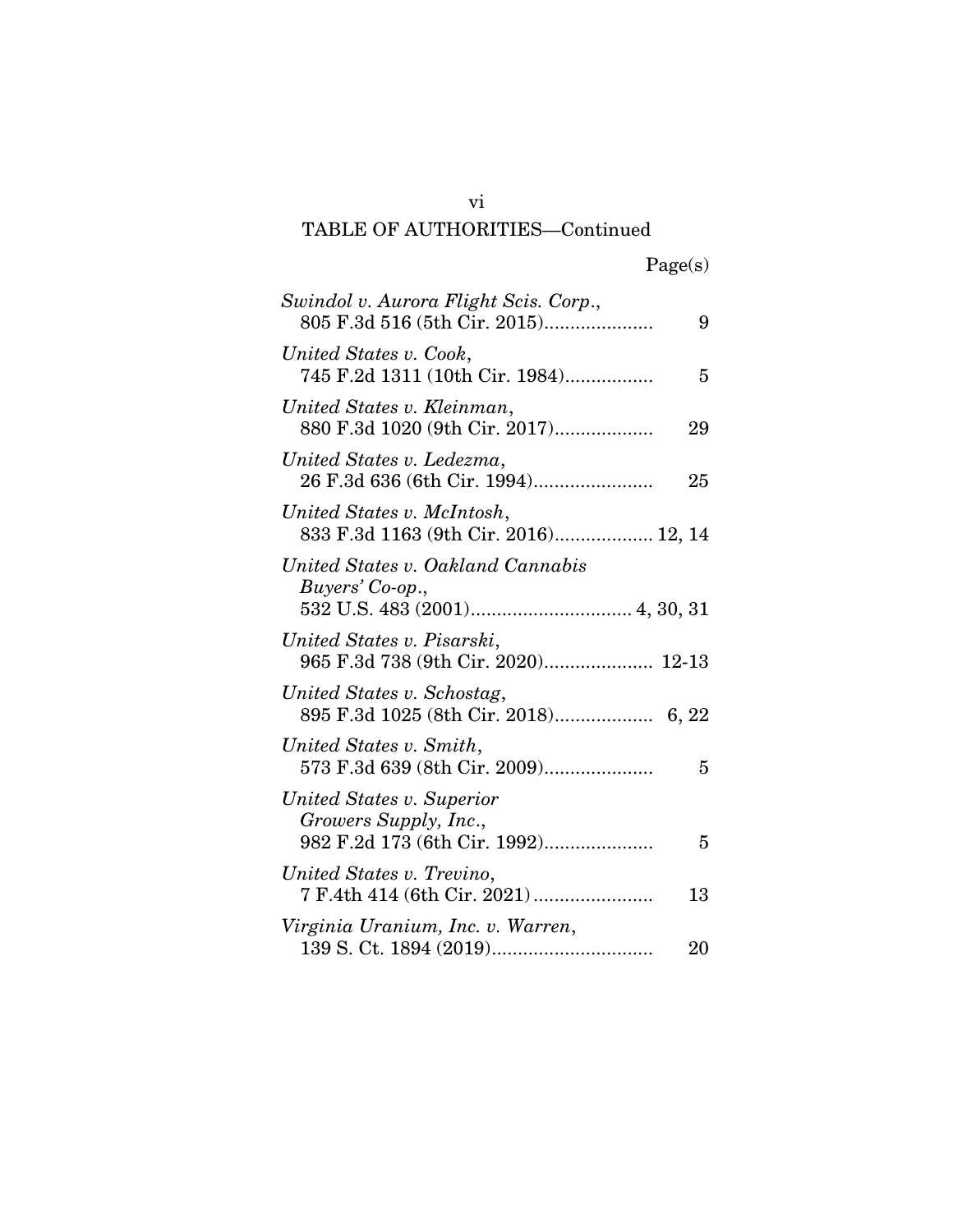## vii TABLE OF AUTHORITIES—Continued

| Washburn v. Columbia Forest Prod., Inc.,   | 17 |
|--------------------------------------------|----|
| Willis v. Winters,                         | 19 |
| Wright v. Pioneer Valley,                  |    |
| 2019 WL 3323160 (Mass. Dept. Ind. Acc.     |    |
| Feb. 14, 2019), aff'd on other grounds,    |    |
| Wright's Case, 156 N.E.3d 161 (2020)passim |    |

### **CONSTITUTION**

## STATUTES

|                                                                              | 13             |
|------------------------------------------------------------------------------|----------------|
|                                                                              | 14             |
|                                                                              | $\overline{4}$ |
|                                                                              | $\overline{4}$ |
|                                                                              | 5              |
|                                                                              |                |
|                                                                              | 21             |
| Consolidated and Further Continuing<br>Appropriations Act, 2015, Pub. L. No. |                |
| 113-235, § 538, 128 Stat. 2130 (2014)                                        | 12             |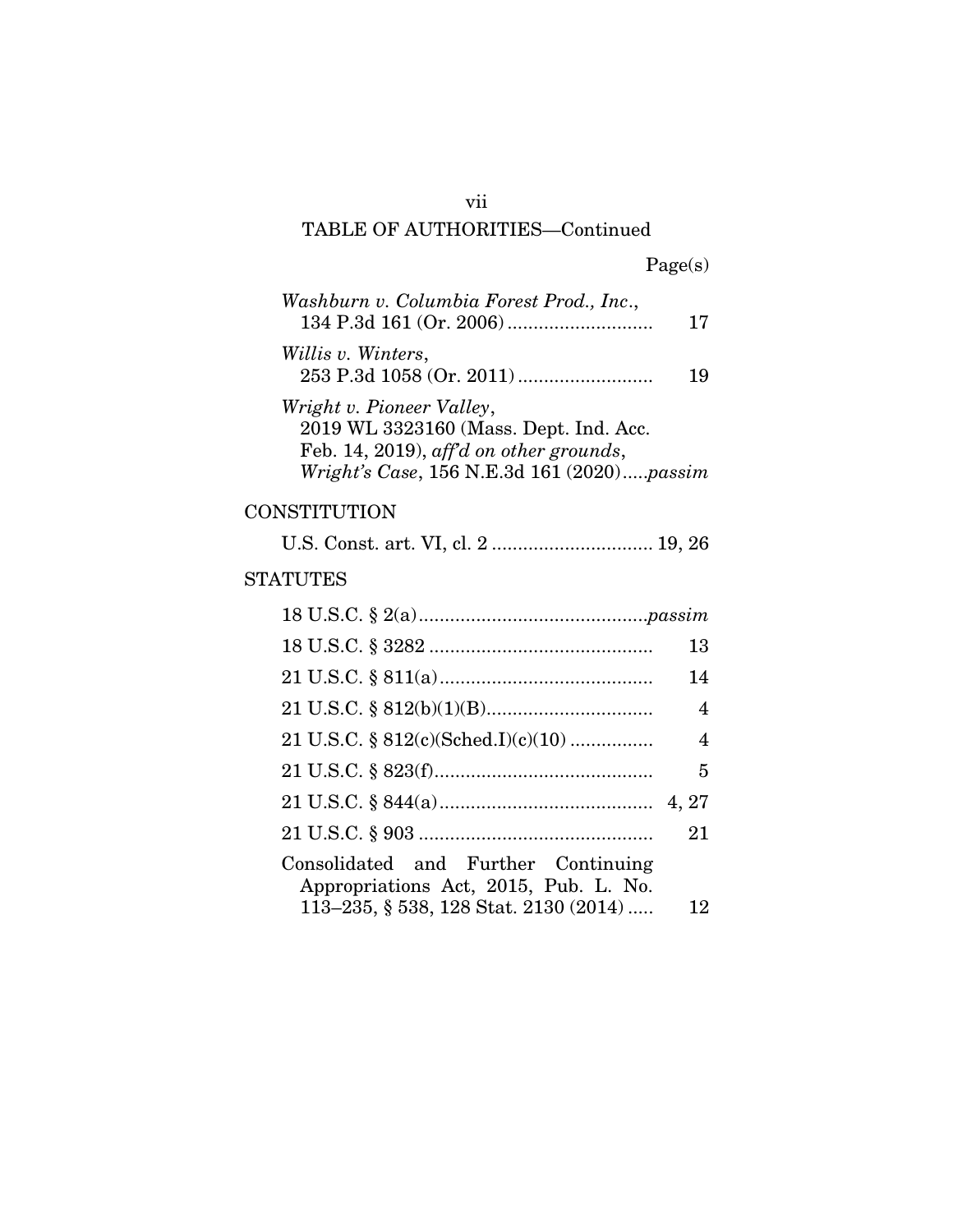### viii

### TABLE OF AUTHORITIES—Continued

| Consolidated Appropriations Act, 2021,<br>Pub. L. No. 116-260, § 531, 134 Stat. 1182 | 12 |
|--------------------------------------------------------------------------------------|----|
| Controlled Substances Act, 21 U.S.C. § 801                                           |    |
| Further Extending Government Funding<br>Act, 2021, Pub. L. No. 117-70, 135 Stat.     | 13 |
| Maine Medical Use of Marijuana Act, Me.                                              | 16 |
|                                                                                      |    |
|                                                                                      | 6  |
|                                                                                      | 28 |
|                                                                                      | 6  |
|                                                                                      | 6  |
|                                                                                      | 6  |
|                                                                                      | 28 |
|                                                                                      | 28 |
|                                                                                      | 7  |
| Minn. Stat. § 176.135, subd. 1  1, 7, 8, 22                                          |    |
| <b>RULES</b>                                                                         |    |
|                                                                                      | 9  |

### OTHER AUTHORITIES

45 Minn. Reg. 1299 (June 14, 2021) ............ 6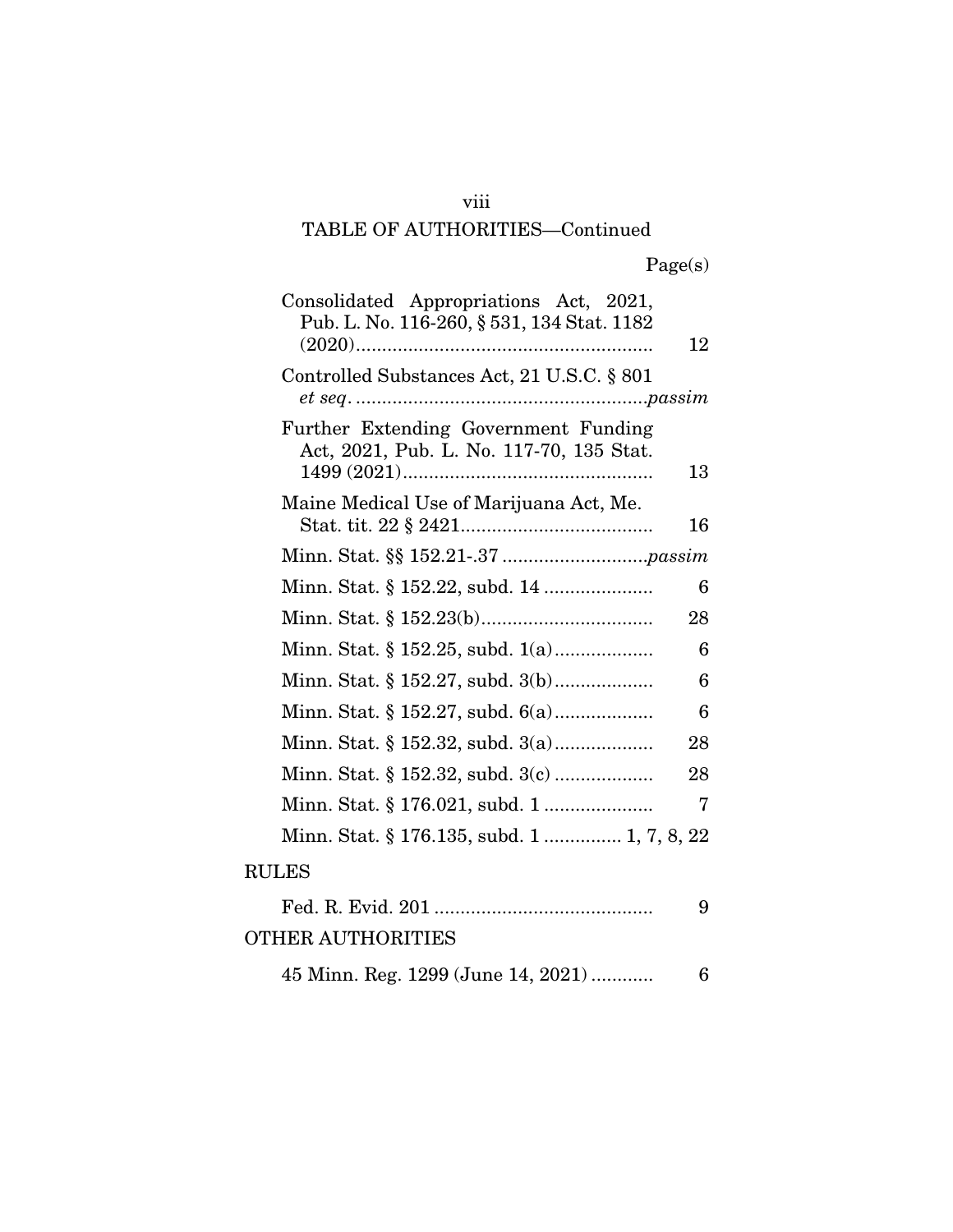# TABLE OF AUTHORITIES—Continued

| Andrew Wasserman, Cannabis and federal<br>legalization: What to expect in 2021, 2021                                                                                                                                                                  | 12     |
|-------------------------------------------------------------------------------------------------------------------------------------------------------------------------------------------------------------------------------------------------------|--------|
| Business Record Details for "Mendota<br>Heights Dental Center," Minnesota Sec'y<br>of State, https://mblsportal.sos.state.mn.<br>us/Business/SearchDetails?filingGuid=db<br>faf68a-cd87-e911-9175-00155d01b32c (last                                  | 10     |
| Business Record Details for "Mendota<br>Heights Dental Center, P.A.," Minnesota<br>Sec'y of State, https://mblsportal.sos.sta<br>te.mn.us/Business/SearchDetails?filingG<br>uid=d1b69eab-abd4-e011-a886-001ec94ff<br>e7f (last visited Jan. 11, 2022) | $9-10$ |
| Danielle Grant-Keane, The Unattainable<br>High of the Marijuana Industry, 90 Wis.                                                                                                                                                                     | 15     |
| Denial of Petition to Initiate Proceedings to<br>Reschedule Marijuana, 81 FR 53767-01                                                                                                                                                                 | 14     |
| Map of Marijuana Legality by State, DISA<br>Global Solutions, https://disa.com/map-<br>of-marijuana-legality-by-state (last visited                                                                                                                   |        |
|                                                                                                                                                                                                                                                       | 11     |

ix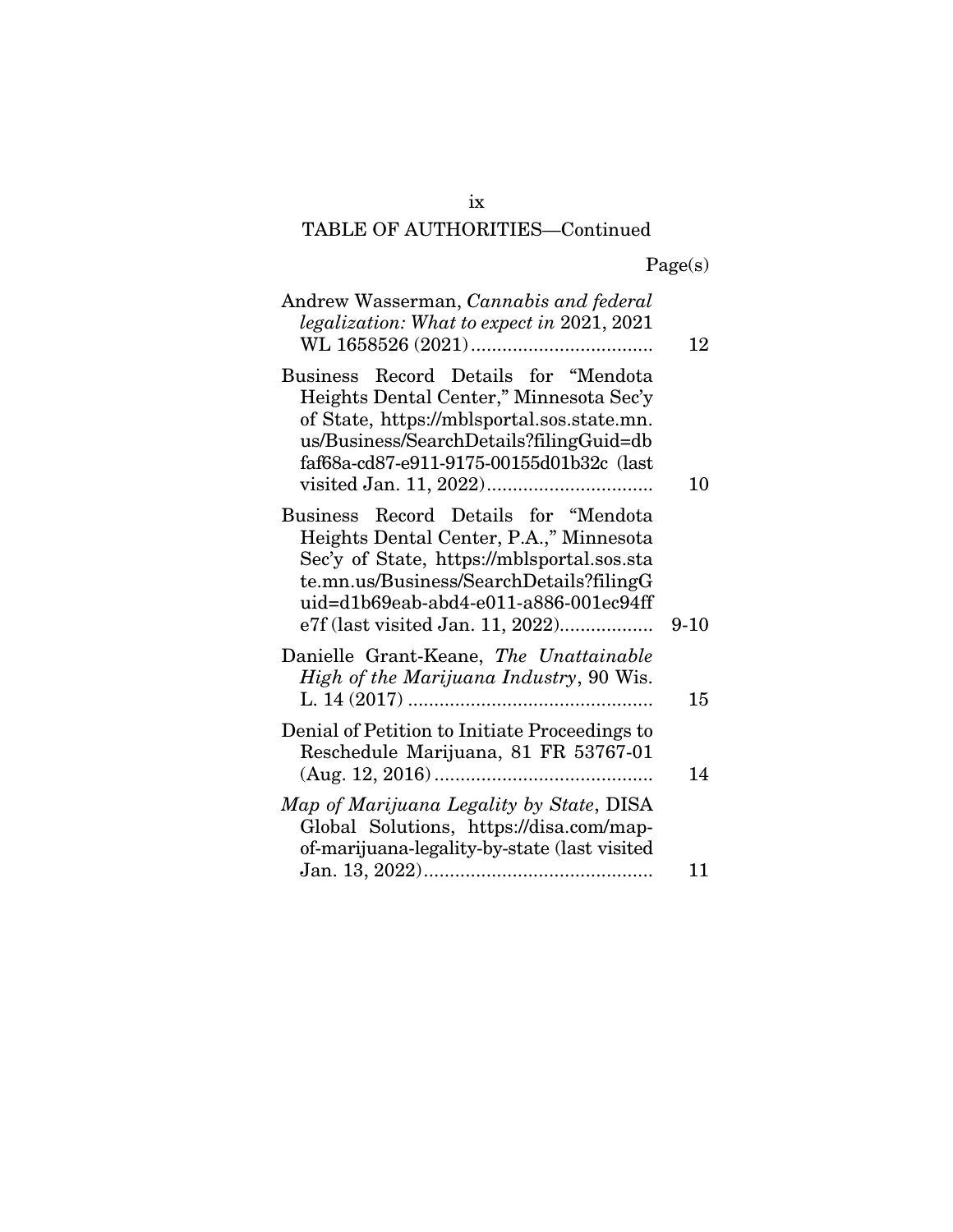# TABLE OF AUTHORITIES—Continued

Page(s)

| Office of the Attorney General, Memo-      |    |
|--------------------------------------------|----|
| randum for All United States Attorneys     |    |
|                                            | 12 |
| State Medical Cannabis Laws, National      |    |
| Conference of State Legislatures, https:// |    |
| www.ncsl.org/research/health/state-medi    |    |
| cal-marijuana-laws.aspx (last visited      |    |
|                                            |    |

x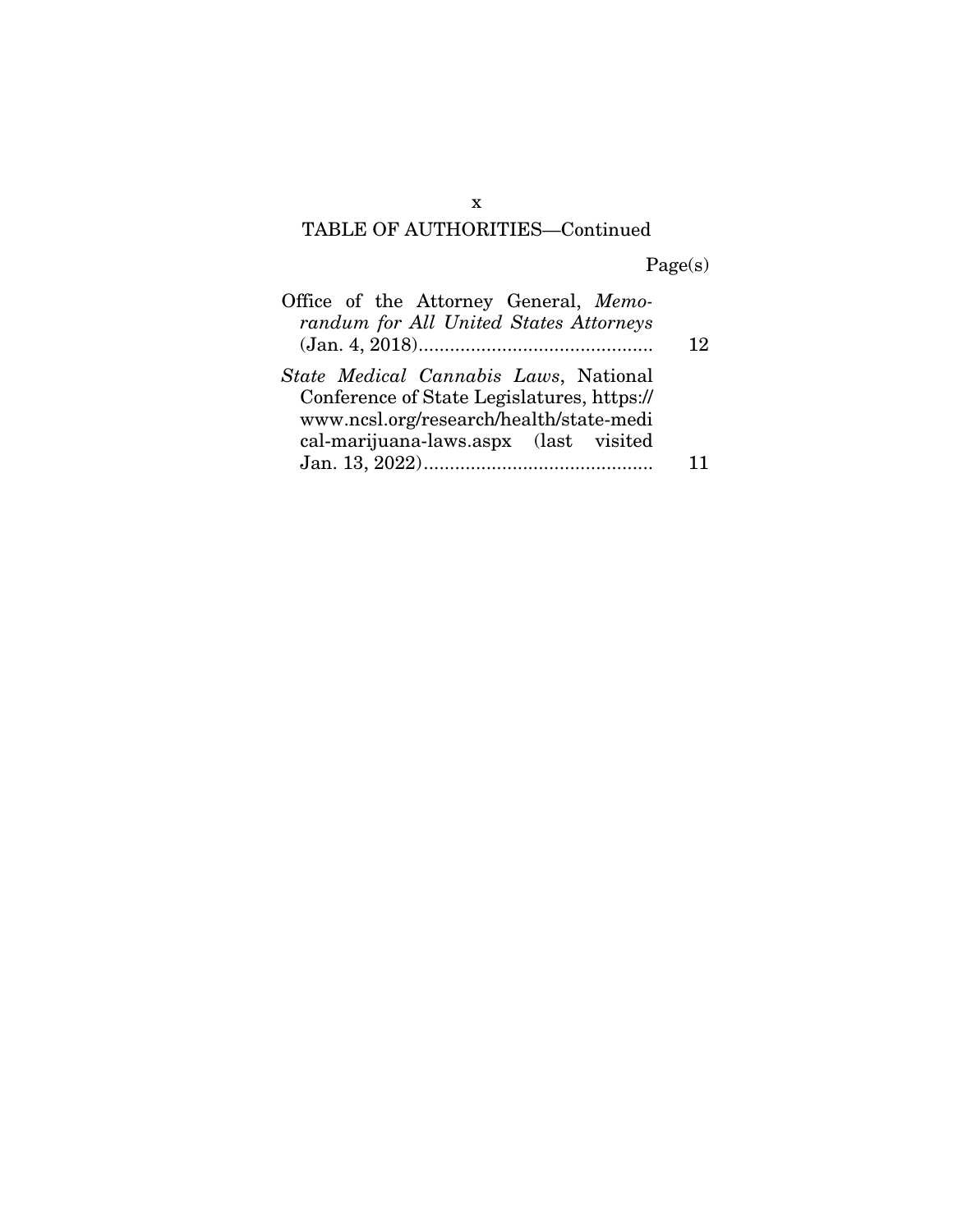### INTRODUCTION

Petitioner Susan K. Musta purchased marijuana in the state of Minnesota. At all relevant times, her possession of marijuana was a federal crime pursuant to the Controlled Substances Act ("CSA"), 21 U.S.C. § 801 *et seq*. Her possession of marijuana did not, however, also separately subject her to criminal liability under Minnesota state law. That is because Minnesota law authorizes individuals with certain qualifying conditions—in Musta's case, "chronic pain" stemming from a work-related injury—to use marijuana for medical purposes. *See* Minn. Stat. §§ 152.21- .37. Following her initial marijuana purchase, Musta sought reimbursement from Respondents Mendota Heights Medical Center and Hartford Insurance Group pursuant to the Minnesota Workers' Compensation Act, which requires employers to "furnish" injured employees with medical treatments. Minn. Stat.  $\S$  176.135, subd. 1.<sup>1</sup> The Minnesota Supreme Court held that the CSA preempted Respondents' reimbursement obligation, reasoning that state law could not compel Respondents to participate in conduct that federal law forbids.

The Minnesota Supreme Court's decision involved a straightforward application of this Court's wellestablished federal preemption rules. Under longstanding precedent, a federal statute preempts a state statute where the two "conflict" and "compliance with both federal and state regulations is a physical

<sup>&</sup>lt;sup>1</sup> As noted above, the actual insurer is the Hartford Casualty Insurance Company, an indirect subsidiary of the Hartford Financial Services Group. For simplicity, we use the inaccurate term "Hartford Insurance Group" for consistency with the Petition and the decision below.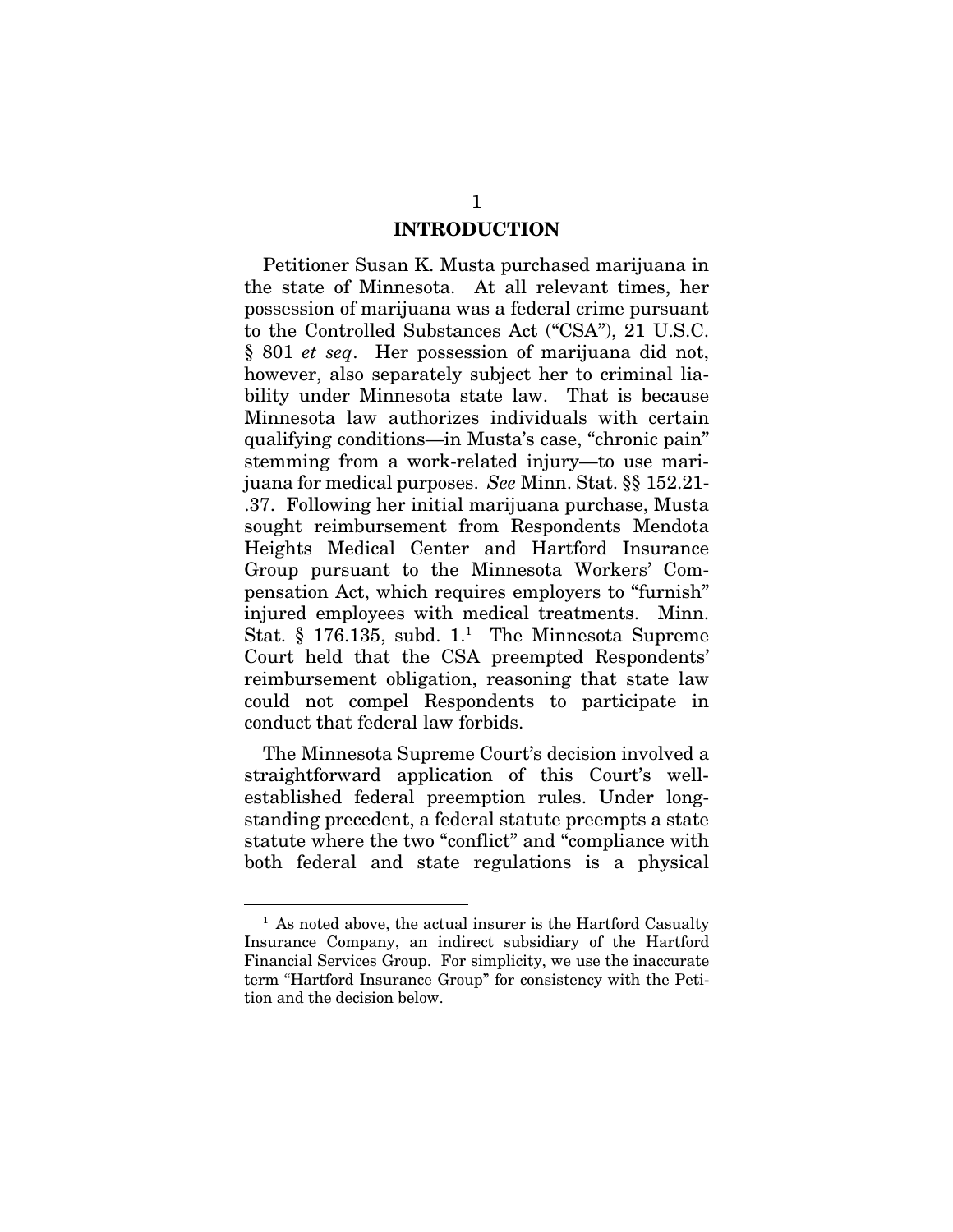impossibility." *Hillsborough Cty., Fla. v. Automated Med. Lab'ys, Inc.*, 471 U.S. 707, 713 (1985) (internal quotation marks omitted); *see Mut. Pharm. Co. v. Bartlett*, 570 U.S. 472, 479–80 (2013); *Arizona v. United States*, 567 U.S. 387, 399 (2012). The Minnesota Supreme Court faithfully applied this precedent, recognizing that an employer could not possibly comply with both a state-law obligation to aid an employee in possessing medical marijuana and a federal-law obligation not to aid anyone in possessing medical marijuana.

In seeking review of the Minnesota Supreme Court's decision, Musta acknowledges that the tension between new state laws permitting medical marijuana use and the federal law that prohibits such use has created a range of legal issues that reach far beyond the workers' compensation context. For several reasons, the U.S. Supreme Court should not use this particular case to wade into that quagmire.

First, this case is a bad vehicle for review because Musta's employer no longer exists. As discussed below, the corporation that employed Musta was formally dissolved in 2020, prior to the issuance of the Minnesota Supreme Court's decision. The legal effect of Musta's employer's current nonexistence may complicate or impede the Court's analysis of the underlying merits issues. *See infra* Section I.

The Court should also deny the Petition for review because any further opinion issued in this case could swiftly become moot. The Minnesota Supreme Court's decision, as well as other state supreme court decisions on which the Petition relies, all rest substantially on a state of legal affairs that is in a period of rapid change: States are crafting new marijuana laws every year. The federal government's response to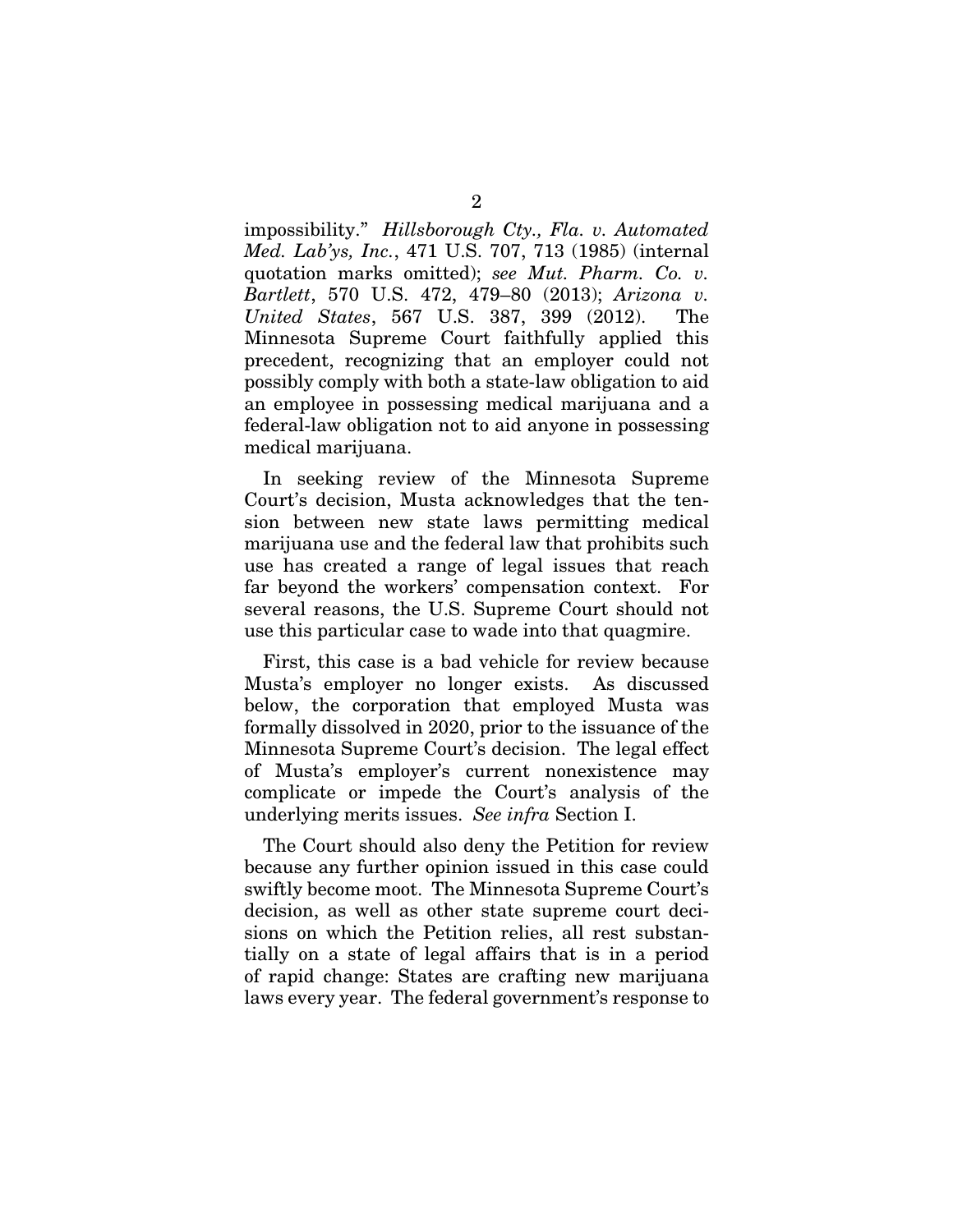these new laws has been unpredictable to say the least, consisting of Department of Justice ("DOJ") internal rules that have been rescinded with changing presidential administrations, as well as appropriations bill riders that limit funding for marijuana prosecutions for just one year at a time while offering no assurances for any subsequent year. And public pressure continues to grow in support of federal decriminalization of marijuana use—a change that could occur imminently by action of the current attorney general. At any moment, key circumstances could shift and nullify the reasoning behind any U.S. Supreme Court opinion issued in this matter. *See infra* Section II.

Moreover, of the numerous preemption questions triggered by state medical marijuana laws, the workers' compensation question is among the newest sources of debate in state supreme courts. Although *forty-seven* states now have some type of medical marijuana laws, only *four* state supreme courts have yet had an opportunity to consider whether federal law preempts their state marijuana laws that require employers to reimburse employees for medical marijuana purchases. A narrow split has emerged only within the last year, with three of the four relevant decisions issued in 2021 alone. Supreme Court review at this stage would be premature, as the Court would benefit from allowing the state courts more time to develop and address the issues. *See infra* Section III.

Further review is also unnecessary because the Minnesota Supreme Court's decision is plainly correct and rests squarely on federal preemption principles that require no further clarification. In seeking review of that decision, Musta mischaracterizes federal law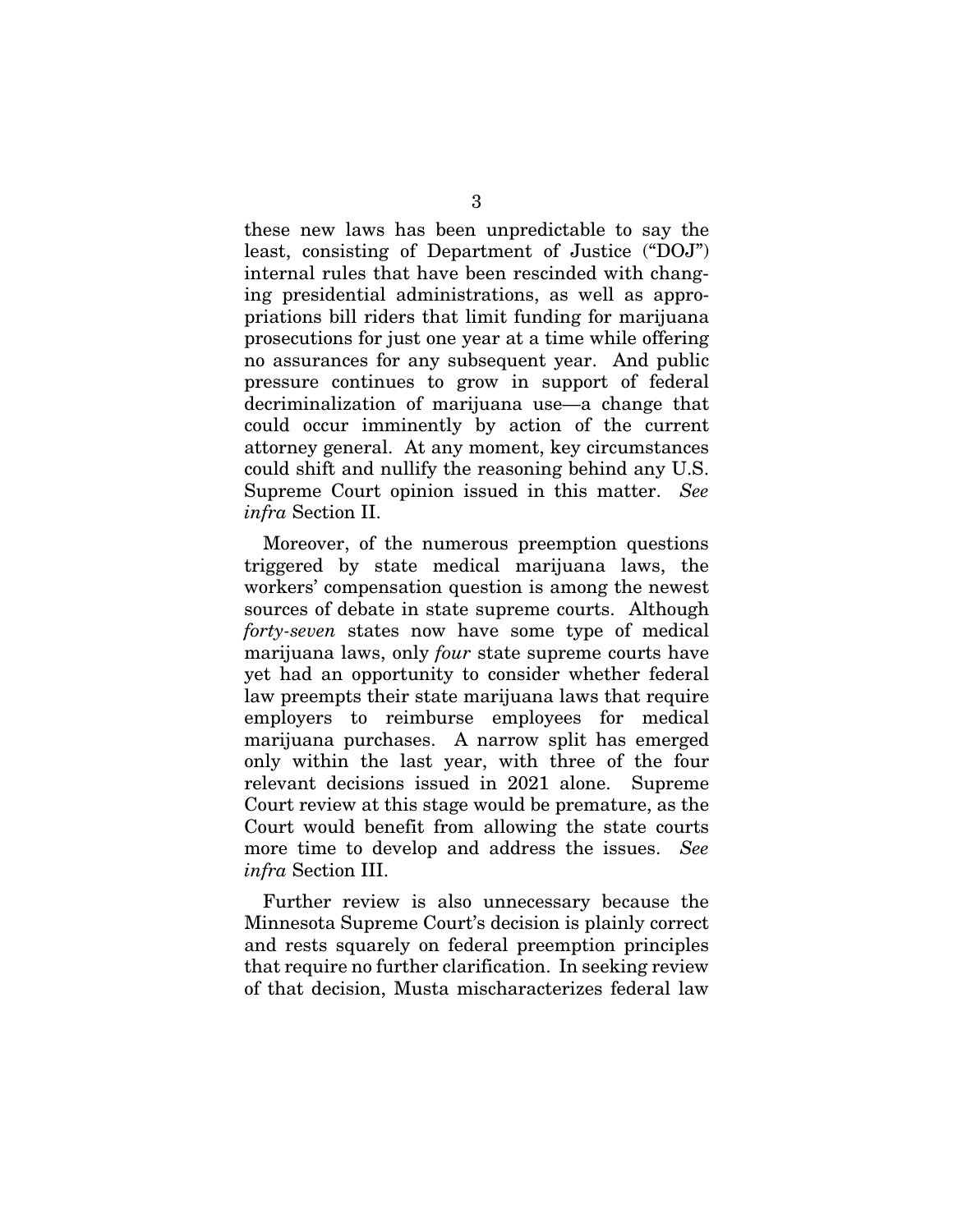and confuses the illegality of conduct with the likelihood of getting away with illegal conduct. *See infra* Section IV.

This Court should deny the Petition.

### STATEMENT OF THE CASE

#### A. Statutory Background

In 1970, Congress enacted the CSA with the "main objectives" of "conquer[ing] drug abuse and . . . control[ling] the legitimate and illegitimate traffic in controlled substances," including marijuana. *Gonzales v. Raich*, 545 U.S. 1, 12 (2005). The CSA categorizes controlled substances into five schedules "based on their accepted medical uses, the potential for abuse, and their psychological and physical effects on the body." *Id*. at 13. The CSA currently lists marijuana in "Schedule I," the category for controlled substances deemed to pose the highest risk. 21 U.S.C. § 812(c)(Sched.I)(c)(10)). By definition, a Schedule I controlled substance "has no currently accepted medical use in treatment in the United States." 21 U.S.C.  $\S 812(b)(1)(B)$ . This scheduling renders the manufacture, distribution, or possession of marijuana a federal crime. 21 U.S.C. § 844(a); *see Raich*, 545 U.S. at 14.

The CSA does not provide an exception for medical marijuana use. Nor does it provide even a more limited exception for medical marijuana use in states that have decriminalized such use under state law. *See United States v. Oakland Cannabis Buyers' Co-op*., 532 U.S. 483, 491 (2001) ("[A] medical necessity exception for marijuana is at odds with the terms of the Controlled Substances Act."). In the more than half a century since the enactment of the CSA,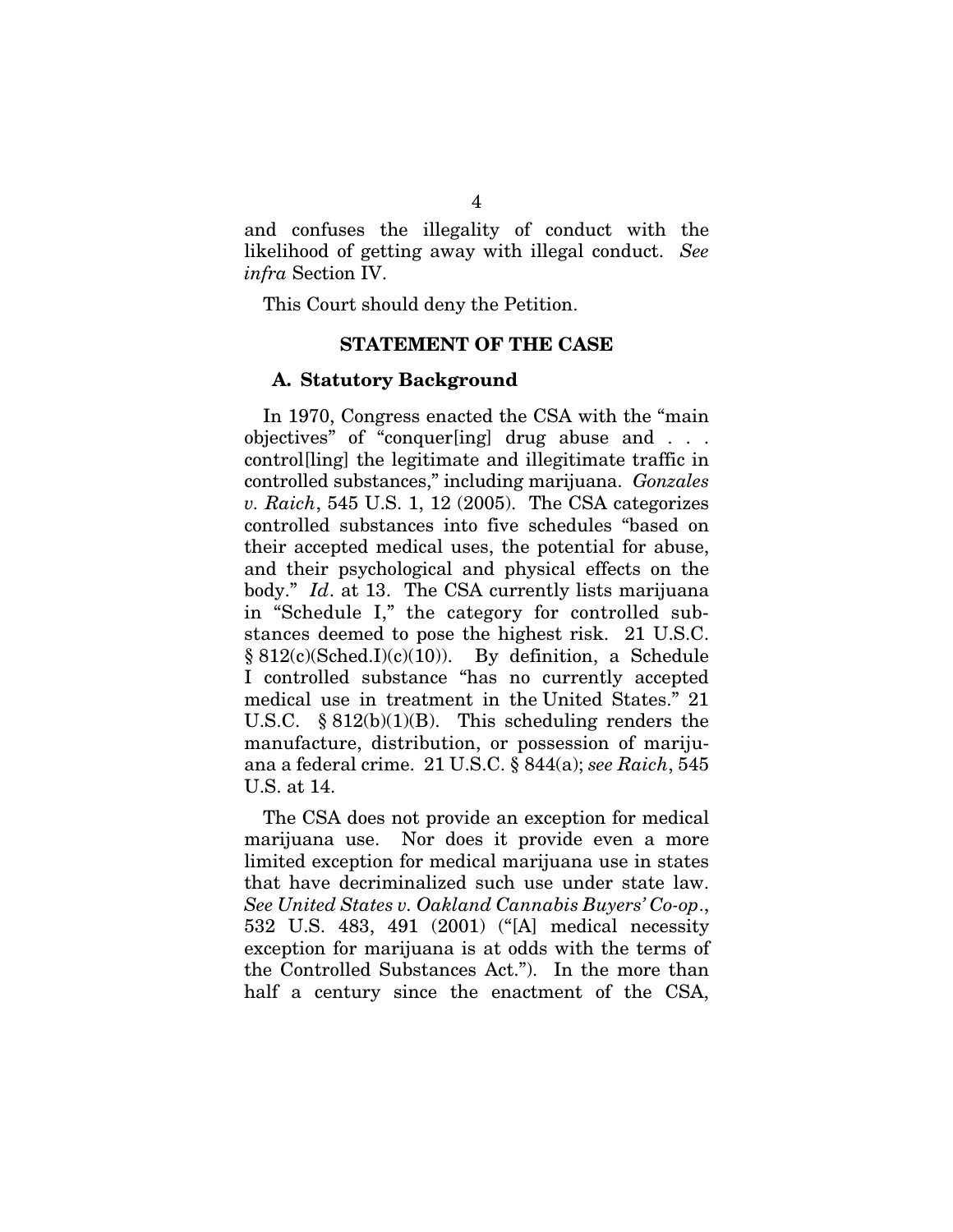marijuana has never been removed from Schedule I and the use of marijuana has, without relevant limitation,<sup>2</sup> always remained a federal crime.

The federal aiding-and-abetting statute, 18 U.S.C. § 2(a), provides that "[w]hoever commits an offense against the United States or aids, abets, counsels, commands, induces or procures its commission, is punishable as a principal." This statute "does not create a separate crime, but rather abolishes the common law distinction between the principals and accessories." *United States v. Superior Growers Supply, Inc*., 982 F.2d 173, 177-78 (6th Cir. 1992); *accord United States v. Cook*, 745 F.2d 1311, 1315 (10th Cir. 1984). Section 2(a) "reflects a centuries-old view of culpability: that a person may be responsible for a crime he has not personally carried out if he helps another to complete its commission." *Rosemond v. United States*, 572 U.S. 65, 70 (2014). This Court has clarified that "a defendant can be convicted as an aider and abettor without proof that he participated in each and every element of the offense," and that the defendant need only "(1) take[] an affirmative act in furtherance of that offense, (2) with the intent of facilitating the offense's commission." *Id*. at 71, 73 (internal quotation marks and alteration omitted). Under § 2(a), an individual who aids and abets a CSAproscribed crime—such as possession of marijuana is liable as a principal and can be convicted of that crime. *See, e.g.*, *United States v. Smith*, 573 F.3d 639, 646 (8th Cir. 2009).

<sup>2</sup> The CSA provides only one exception, which is not at issue in this case: It permits marijuana use as part of a research study preapproved by the Food and Drug Administration. *See* 21 U.S.C. § 823(f).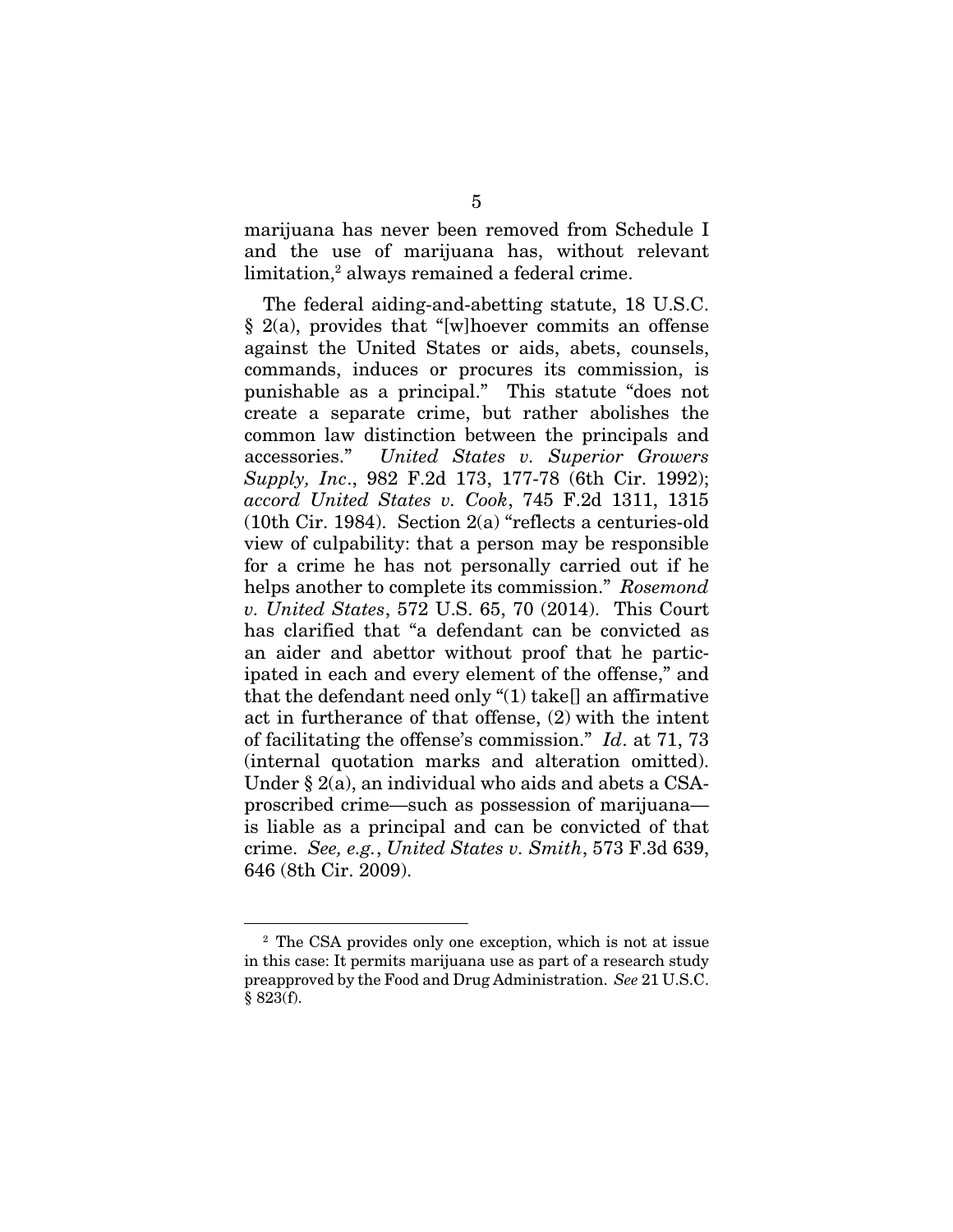In 2014, the state of Minnesota amended its THC Therapeutic Research Act ("THC Act") to create a program under which a person "diagnosed with a qualifying medical condition" may obtain and use medical marijuana without criminal liability under Minnesota law. *See* Minn. Stat. §§ 152.21-.37. Originally, the THC Act as amended listed categories of qualifying medical conditions that included certain types of "cancer" and "terminal illness." Minn. Stat. § 152.22, subd. 14. But the THC Act also permitted Minnesota's Commissioner of Health to approve new qualifying conditions. *Id*. The Commissioner of Health has since approved a range of additional qualifying conditions, including "[i]ntractable pain," "[c]hronic pain," "PTSD," and "Autism Spectrum Disorder." 45 Minn. Reg. 1299 (June 14, 2021).

Enrollment in Minnesota's medical marijuana program is entirely voluntary and requires a formal application, including a doctor's certification and payment of application fees. Minn. Stat. § 152.27, subd. 6(a). An enrollee must re-submit a doctor's certification annually. Minn. Stat. § 152.27, subd. 3(b). An enrollee must also only obtain medical marijuana from one of two registered manufacturers in the state. Minn. Stat.  $\S$  152.25, subd. 1(a). The THC Act permits and decriminalizes marijuana use under state law where such procedural requirements are satisfied. As noted above, however, the federal CSA still prohibits and criminalizes marijuana use under the same circumstances. *See, e.g.*, *United States v. Schostag*, 895 F.3d 1025, 1028 (8th Cir. 2018) ("Although some medical marijuana is legal in Minnesota as a matter of state law, the state's law conflicts with federal law.").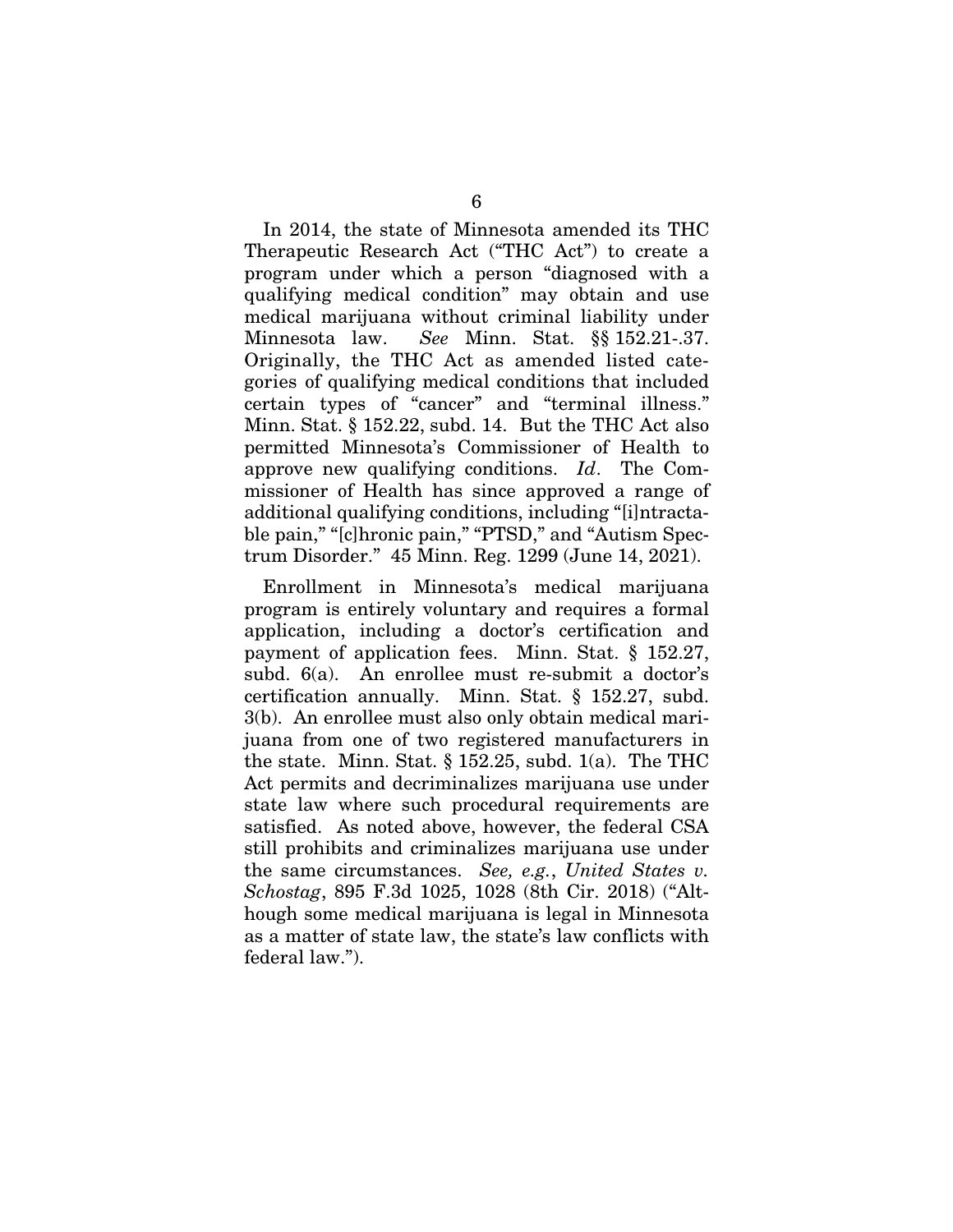Finally, the Minnesota Workers' Compensation Act obligates "[e]very employer . . . to pay compensation in every case of personal injury . . . of an employee arising out of and in the course of employment without regard to the question of negligence." Minn. Stat. § 176.021, subd. 1. To satisfy this obligation, the employer must "furnish any medical . . . treatment, including . . . medicines" necessary to treat an employee's work-related injury. Minn. Stat. § 176.135, subd. 1.

### B. Proceedings Below

In 2019, Musta received approval under the THC Act to use medical marijuana to treat "chronic pain" that she had been experiencing since a work-related injury sixteen years earlier. Pet. App. 3a; *see* Pet. 8- 10. Musta then obtained medical marijuana from a state-authorized distributor. Pet. App. 48a. She paid for her initial marijuana purchase out-of-pocket but requested reimbursement from Respondents under the Minnesota Workers' Compensation Act. *Id*. at 48a-49a. Respondents denied the request for reimbursement on the ground that federal law preempts any state-law obligation to reimburse employees for buying marijuana. *Id*. at 49a.

On August 8, 2019, the parties appeared before a compensation judge. *Id.* At issue was only federal preemption, because Respondents, for the purposes of the proceeding, did not challenge whether Musta's use of marijuana and reimbursement request complied with requirements set by Minnesota state law. *Id*. The compensation judge recommended that an Administrative Law Judge ("ALJ") certify the federal preemption question to the Minnesota Supreme Court. *Id*. at 6a. The ALJ did so, but the Minnesota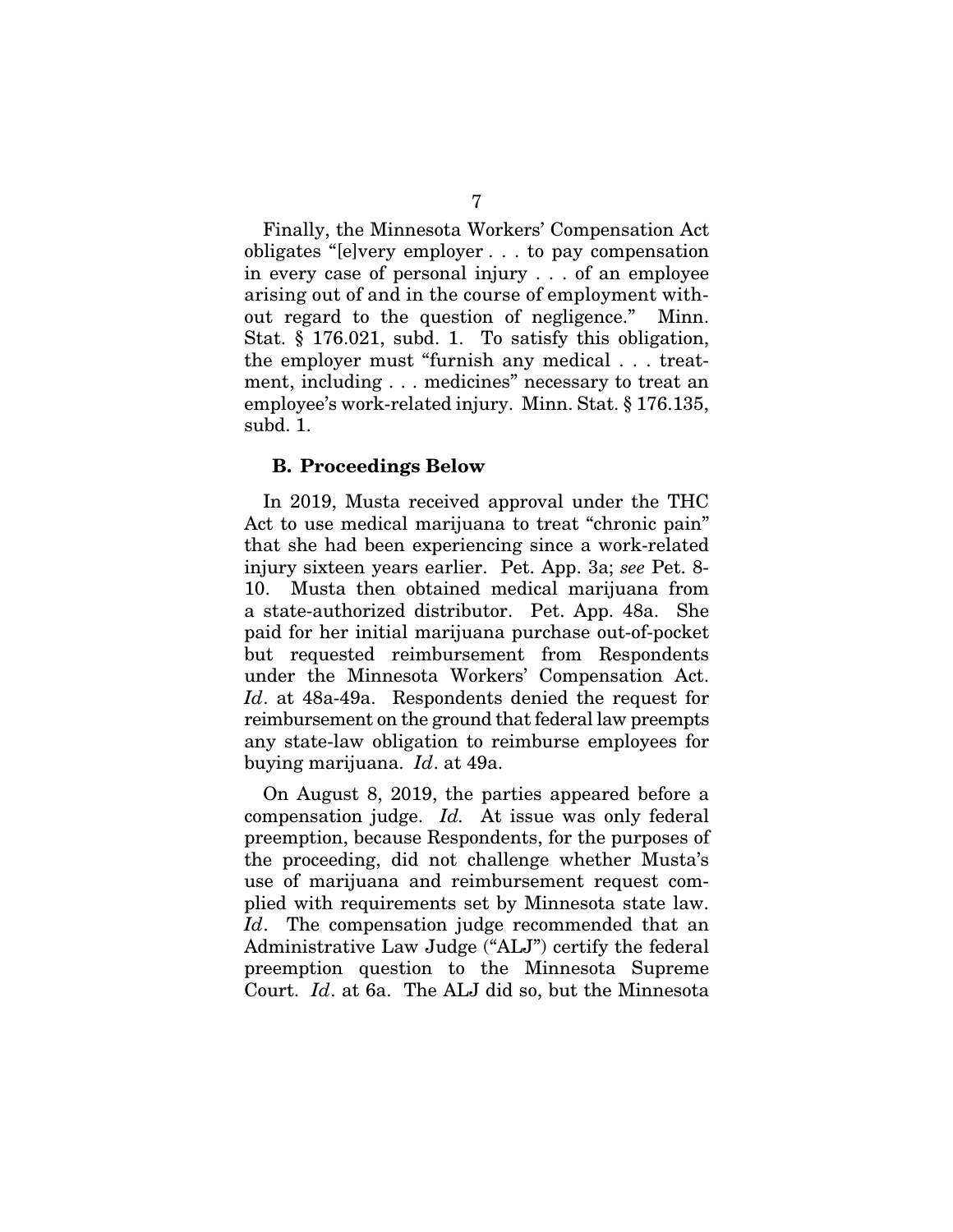Supreme Court declined to accept the certified question and sent the matter back to the compensation judge for resolution. *Id*.

On November 13, 2019, the compensation judge concluded that there was no federal preemption and ordered Respondents to reimburse Musta for the cost of her marijuana. *Id*. at 59a. Respondents appealed to the Worker's Compensation Court of Appeals, which held that it lacked authority to address federal preemption; avoiding the sole disputed issue in the case, it affirmed the compensation judge's order insofar as it required reimbursement. *Id*. at 47a-52a.

On October 13, 2021, the Minnesota Supreme Court issued a decision reversing the decision of the Worker's Compensation Court. *Id*. at 1a-30a. It first agreed with the Worker's Compensation Court that that court lacked jurisdiction under Minnesota law to decide the preemption issue. *Id*. at 11a. The Minnesota Supreme Court then held that the CSA's prohibition on marijuana use preempts Minnesota law insofar as it requires an employer to ""furnish" an injured employee with medical marijuana by reimbursing the purchase of that marijuana. *Id*. at 3a-4a, 29a-30a (quoting Minn. Stat. § 176.135, subd. 1 (2020)). The court reasoned that state law could not compel Respondents to facilitate marijuana possession in violation of federal law. *Id*. at 21a. The court also noted that compliance with an order requiring reimbursement for medical marijuana "would expose the employer to criminal liability under federal law for aiding and abetting [the employee's] unlawful possession of cannabis." *Id*. at 4a. The court concluded: "As it is impossible to comply with both state and federal law, the compensation court's order is preempted by the CSA." *Id*. at 29a (footnote omitted).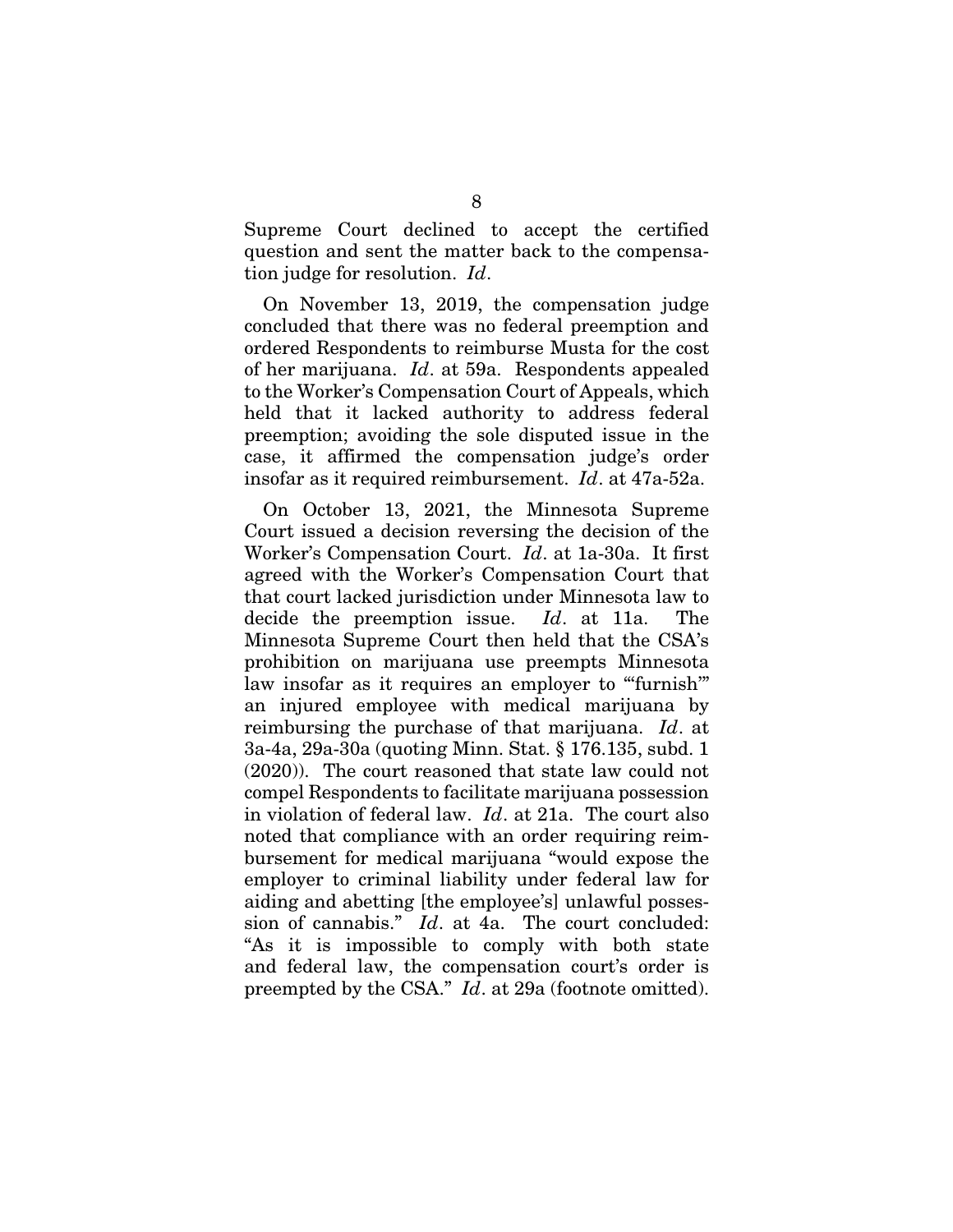Musta then filed her Petition to this Court, challenging the Minnesota Supreme Court's analysis of the federal preemption question.

#### REASONS FOR DENYING THE PETITION

### I. The petition presents case-specific questions.

As a preliminary matter, this case is a poor vehicle for review because the dissolution of Musta's employer could muddle or hinder further review of the underlying substantive federal preemption question.

As clearly reflected in the records of the Secretary of State of Minnesota,3 Musta's employer, Mendota Heights Dental Center, P.A. (misidentified as only "Mendota Heights Dental Center" in the captions below), was formally dissolved in 2020—before the Minnesota Supreme Court issued its decision in this case. *See* Business Record Details for "Mendota Heights Dental Center, P.A.," Minnesota Sec'y of State, https://mblsportal.sos.state.mn.us/Business/

<sup>3</sup> This Court may take judicial notice of the records of the Minnesota Secretary of State. *See* Fed. R. Evid. 201 ("The court may judicially notice a fact that is not subject to reasonable dispute because it . . . can be accurately and readily determined from sources whose accuracy cannot reasonably be questioned."); *see also, e.g.*, *Swindol v. Aurora Flight Scis. Corp*., 805 F.3d 516, 519 (5th Cir. 2015) (taking judicial notice of "public records contained on the Mississippi Secretary of State's and the Virginia State Corporation Commission's websites" because such records "cannot reasonably be questioned"); *Noble Sys. Corp. v. Alorica Cent., LLC*, 543 F.3d 978, 982 (8th Cir. 2008) (affirming district court's decision "to take judicial notice of [a] financing statement . . . filed with the Minnesota Secretary of State"); *cf. Knight v. United Land Ass'n*, 142 U.S. 161, 169 (1891) (taking judicial notice of "the records of the interior department").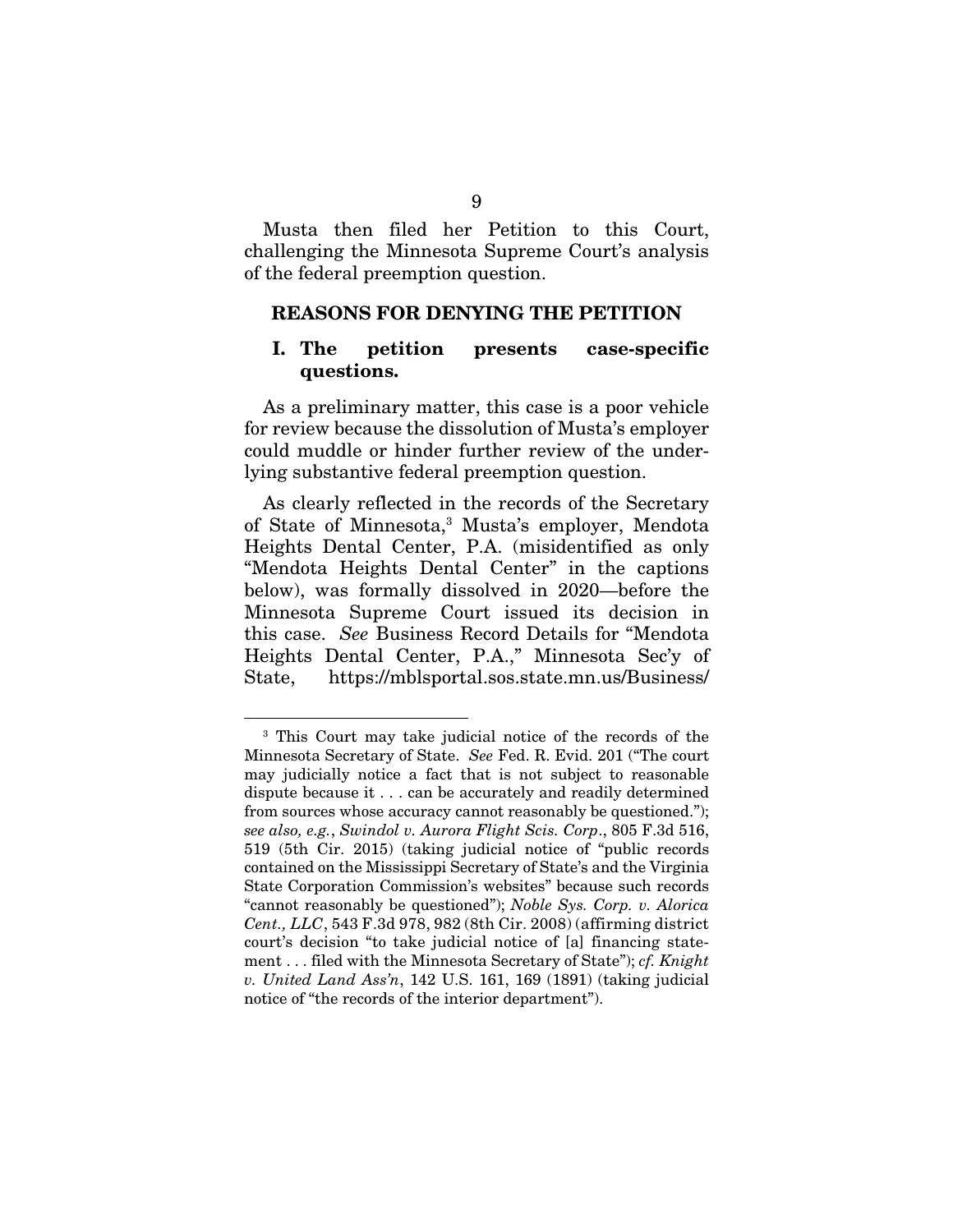SearchDetails?filingGuid=d1b69eab-abd4-e011-a886- 001ec94ffe7f (last visited Jan. 11, 2022).4 The Minnesota Supreme Court's decision did not address the legal effect of the dissolution.

Musta's employer's dissolution could complicate or impede this Court's analysis of the underlying federal preemption question. The dissolution raises idiosyncratic case-specific questions, including to what extent an employer *that does not exist* has statelaw obligations to furnish medical marijuana and can be liable under federal law for aiding and abetting drug crimes proscribed by the CSA, and what effect (if any) the employing corporation's dissolution has on the potential federal law liability of a workers' compensation insurer satisfying an obligation of a nowdefunct entity. To the extent that the Court wishes to address the relationship between the CSA and state medical marijuana law, cases will arise that pose fewer complex case-specific questions and are likely to yield a more broadly-applicable holding. In short, this is a poor vehicle for review of the question presented.

<sup>4</sup> The website of the Minnesota Secretary of State reflects that another Minnesota dentist currently uses the name "Mendota Heights Dental Center" for his practice, but it is not the same corporation as "Mendota Heights Dental Center, P.A." and the new corporation named "Mendota Heights Dental Center" did not exist at the time of Musta's employment and injury. *See* Business Record Details for "Mendota Heights Dental Center," Minnesota Sec'y of State, https://mblsportal.sos.state.mn.us/Business/Se archDetails?filingGuid=dbfaf68a-cd87-e911-9175-00155d01b32c (last visited Jan. 11, 2022); *see also* Pet. App. 48a (identifying Musta's injury date as February 11, 2003).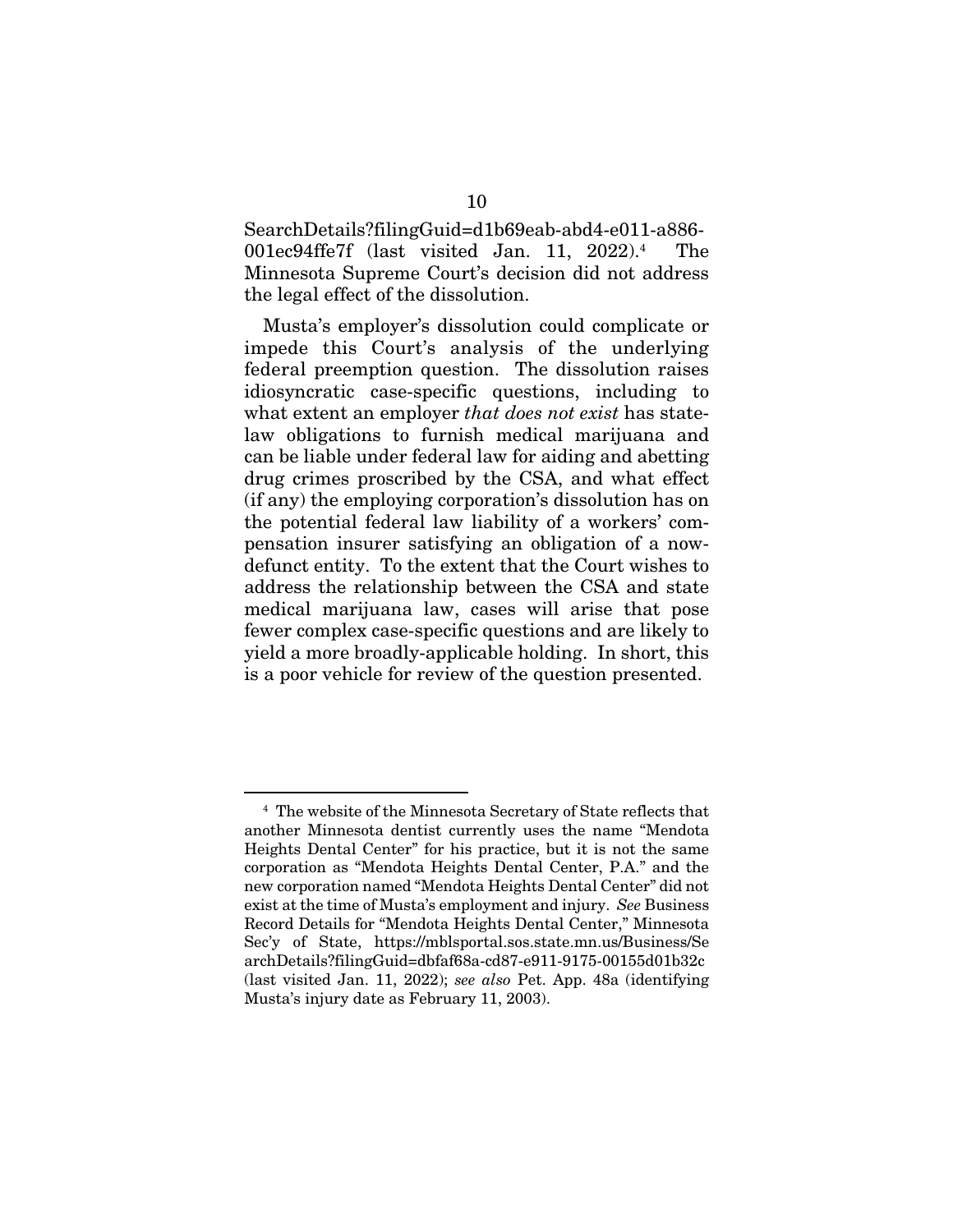### II. An opinion issued in this case could swiftly become moot.

This is also not the right time for the U.S. Supreme Court to address the federal preemption issue that this case presents. The legal framework regarding marijuana use is currently evolving at a rapid pace, which could at any moment alter or eliminate key building blocks for any decision in this matter and potentially render the decision itself moot.

Nationwide, state law on marijuana use is in a period of seismic change. A growing number of states have recently enacted legislation to limit or eliminate state-law criminal liability for marijuana use. New laws are enacted every year, with the scope of permitted marijuana use varying widely by state, and with each state offering a unique set of procedural requirements for use. *See, e.g.*, *State Medical Cannabis Laws*, National Conference of State Legislatures, https://www.ncsl.org/research/health/state-med ical-marijuana-laws.aspx; *Map of Marijuana Legality by State*, DISA Global Solutions, https://disa.com/mapof-marijuana-legality-by-state.

The federal government's response to the ongoing shifts in state law appears to be a work in progress. *See Wright's Case*, 156 N.E.3d 161, 165 (Mass. 2020) ("[T]he current legal landscape of medical marijuana law may, at best, be described as a hazy thicket."); Pet. App. 22a (describing "the federal government's position on criminal prosecution of cannabis offenses" as "in a state of flux"). During the administration of President Barack Obama, guidance from senior DOJ personnel deprioritized—but did not prohibit federal prosecution for marijuana offenses. However, during the administration of President Donald Trump, the Attorney General rescinded "previous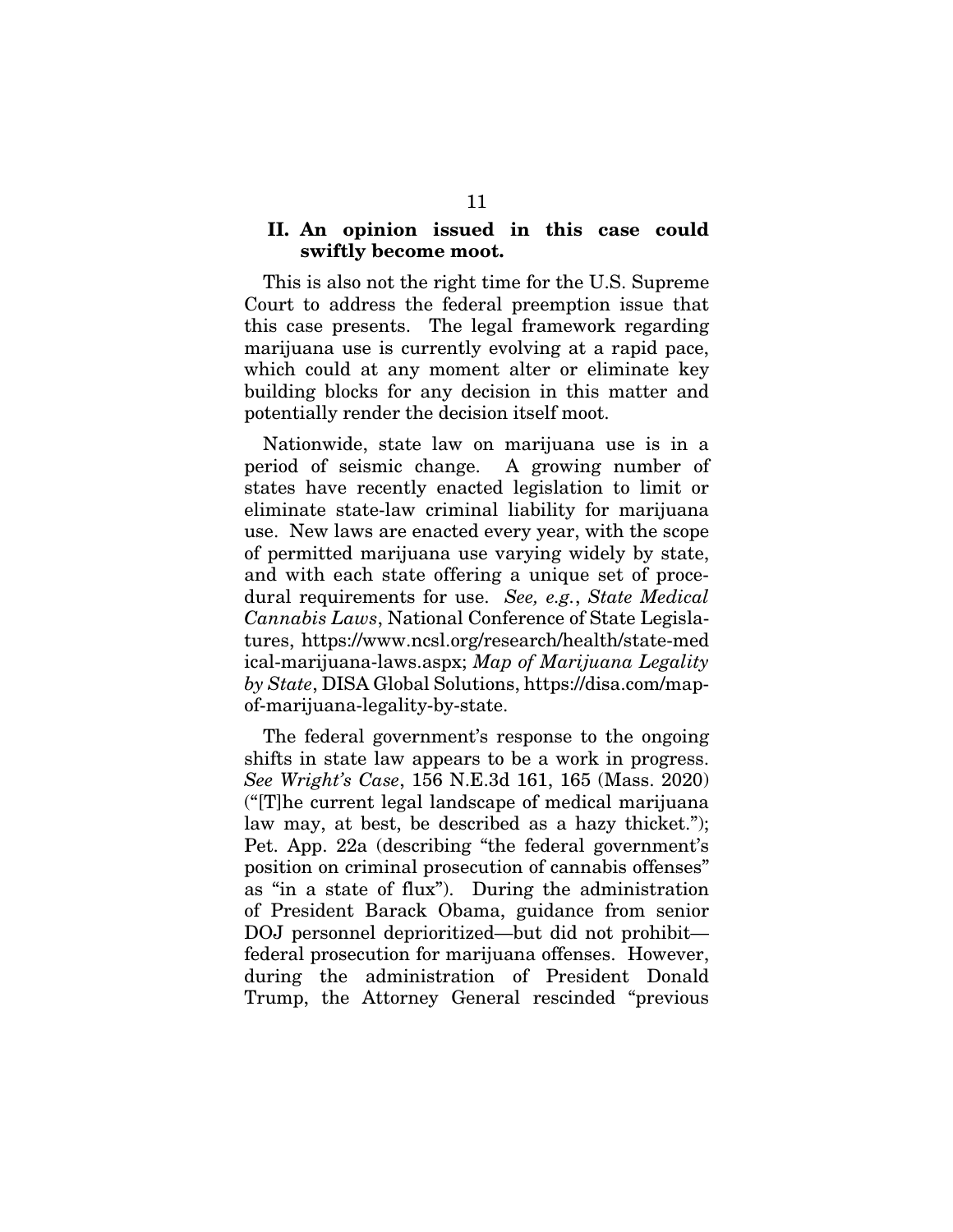nationwide guidance specific to marijuana enforcement." *Memorandum for All United States Attorneys* 1 (Jan. 4, 2018); *see Wright's Case*, 156 N.E.3d at 165, 169 ("[T]he Department of Justice has issued, revised, and revoked memoranda explaining its marijuana enforcement practices and priorities, leaving in place no clear guidance. . . . [T]he Department of Justice has reversed its own stance toward the prosecution of medical marijuana cases multiple times."). The Biden administration has sent mixed messages on marijuana use, expressing some public support for legalization while simultaneously making headlines for suspending marijuana users within the administration's own staff. *See* Andrew Wasserman, *Cannabis and federal legalization: What to expect in 2021*, 2021 WL 1658526 (2021) (describing how the Biden administration "has sown confusion about future legalization efforts"). Future changes in presidential administrations "could shift enforcement priorities to place greater emphasis on prosecuting marijuana offenses." *United States v. McIntosh*, 833 F.3d 1163, 1179 n.5 (9th Cir. 2016).

In another fleeting and constantly-disappearing attempt to grapple with the influx of state marijuana laws, Congress has passed certain annual riders in appropriations bills that prohibit the use of congressionally-allocated funds to prevent the implementation of "[s]tate laws that authorize the use, distribution, possession, or cultivation of medical marijuana." Consolidated and Further Continuing Appropriations Act, 2015, Pub. L. No. 113–235, § 538, 128 Stat. 2130, 2217 (2014). These riders have appeared in annual appropriations bills since 2014. *See, e.g.*, Consolidated Appropriations Act, 2021, Pub. L. No. 116-260, § 531, 134 Stat. 1182, 1282-83 (2020); *United States v. Pisarski*, 965 F.3d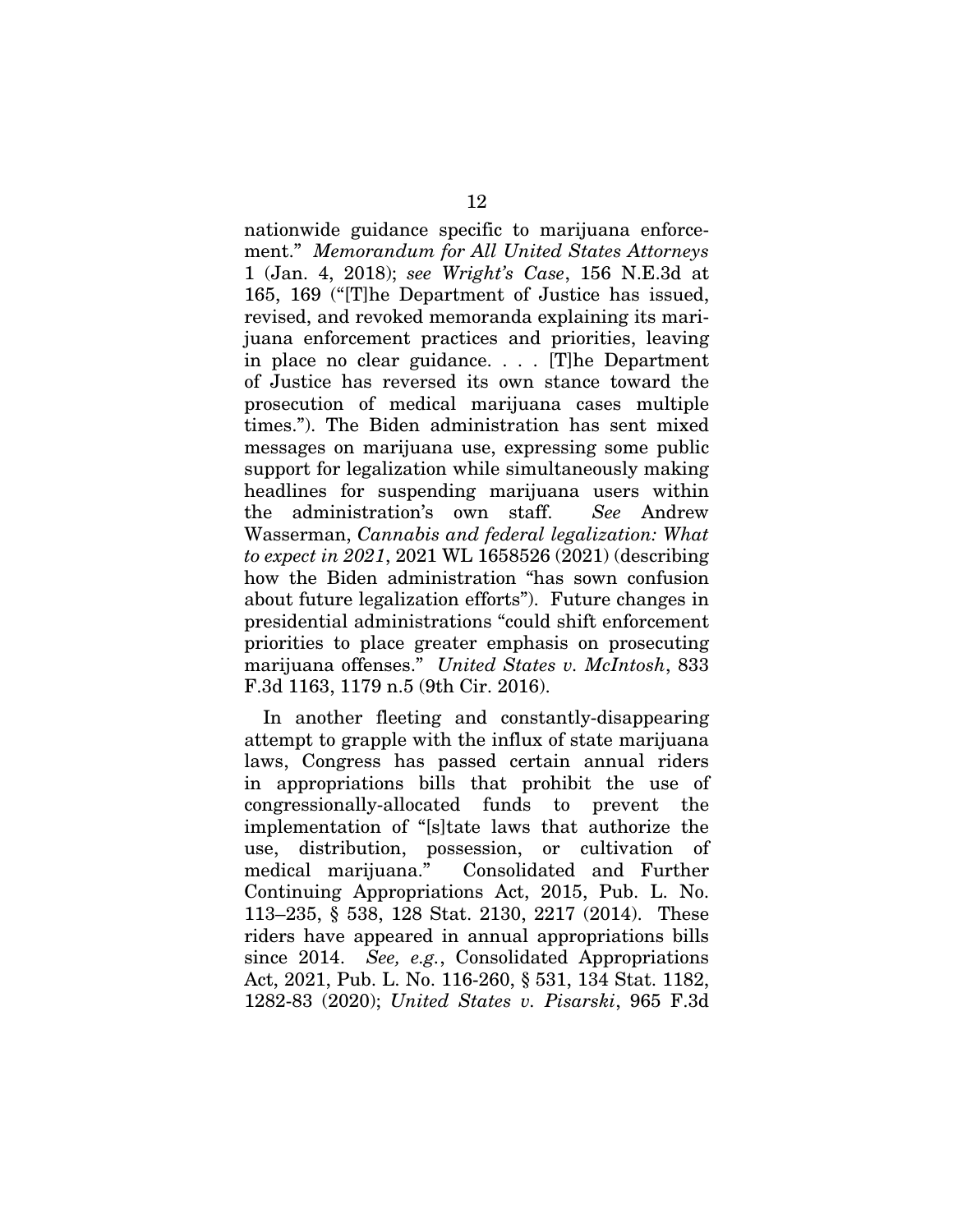738, 741 (9th Cir. 2020); *United States v. Trevino*, 7 F.4th 414, 419-20 (6th Cir. 2021). The current rider, contained in the Consolidated Appropriations Act of 2021, will remain in effect only until February 18, 2022, under the Further Extending Government Funding Act, 2021, Pub. L. No. 117-70, 135 Stat. 1499 (2021).

Many of Musta's arguments focus specifically on the effect of these riders, suggesting they somehow ameliorate the conflict between state and federal law. *See, e.g.*, Pet. at 2-4, 6, 19, 29-30. As discussed in further detail in Section IV below, these arguments are wrong on the merits, as the riders do not decriminalize marijuana at the federal level and only address the likelihood of prosecution for individuals who have violated federal law. But, perhaps more importantly for purposes of the instant Petition, these arguments also rest substantially on speculation that the riders will appear in future appropriations bills.

In fact, this Congressional stop-gap measure is ephemeral by design. The appropriations act changes every year and, as the Minnesota Supreme Court recognized, there is *no guarantee* that the restriction will appear in any future act. *See* Pet. App. 22a ("The riders are merely temporary measures that can be rescinded at any time . . . ."). As the Ninth Circuit has recognized, should the rider not appear in a future year's appropriations bill, a violator of the CSA could be criminally prosecuted *even if the violation occurred in a year when the rider was in effect*:

The federal government can prosecute [marijuana] offenses for up to five years after they occur. *See* 18 U.S.C. § 3282. Congress currently restricts the government from spending certain funds to prosecute certain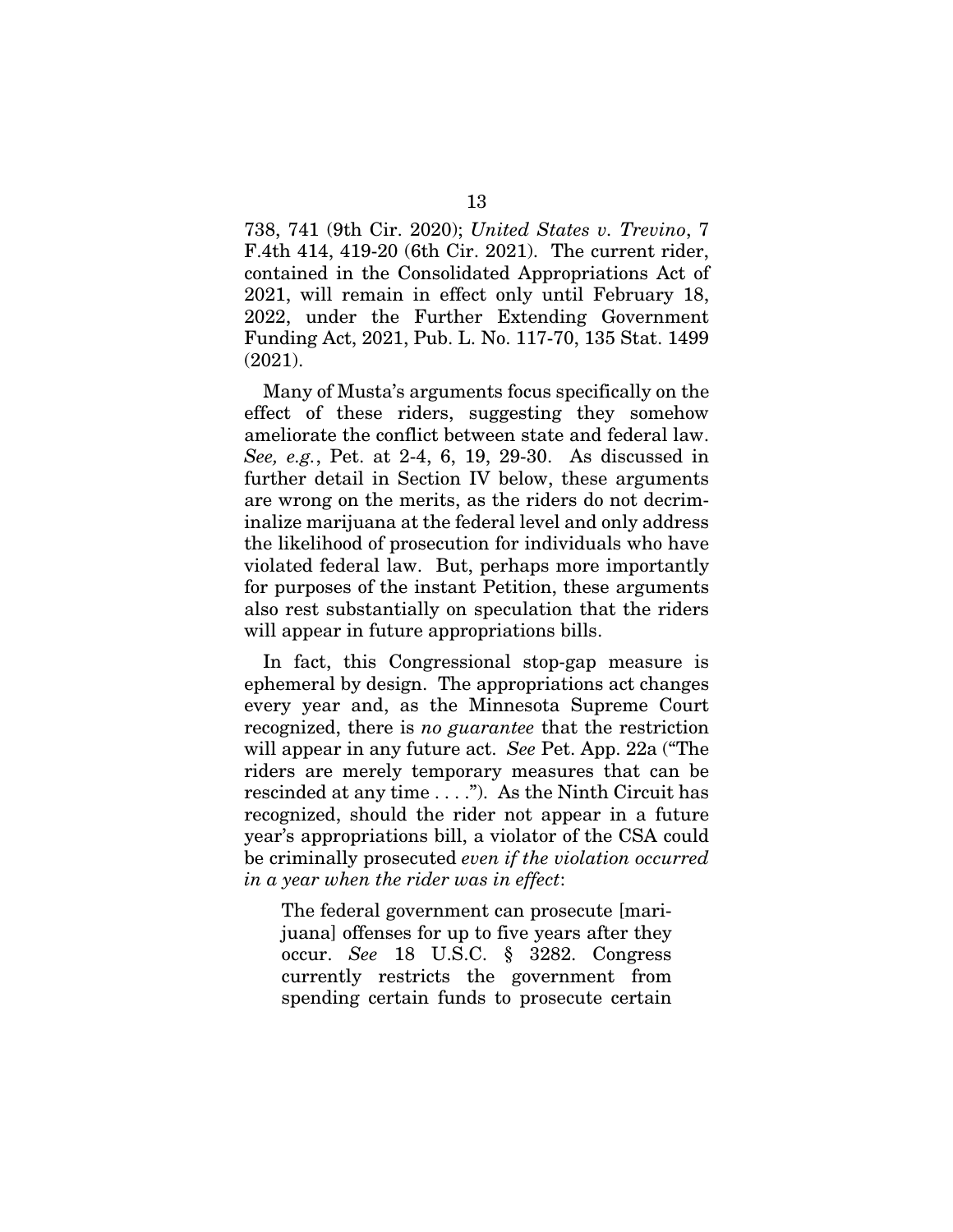individuals. But Congress could restore funding tomorrow, a year from now, or four years from now, and the government could then prosecute individuals who committed offenses while the government lacked funding.

*McIntosh*, 833 F.3d at 1179 n.5. Thus, should this Court issue a decision resting on the existence of an appropriations rider, that decision could become baseless in a matter of months. (And, again, no decision in this case should actually turn on the riders; even with these transient measures, marijuana remains listed in Schedule I and the conflict between state and federal law persists. *See infra* Section IV.)

The conflict between the CSA and Minnesota's THC Act could also entirely resolve at any time. One possible resolution of the conflict would be the rescheduling of marijuana. Rescheduling is an administrative prerogative of the federal executive branch. "The CSA provides for the periodic updating of schedules and delegates authority to the Attorney General, after consultation with the Secretary of Health and Human Services, to add, remove, or transfer substances to, from, or between schedules." *Raich*, 545 U.S. at 14– 15. The Attorney General may initiate the rescheduling of marijuana "(1) on his own motion, (2) at the request of the Secretary, or (3) on the petition of any interested party." 21 U.S.C. § 811(a). As state law treatment of marijuana continues to evolve nationwide, "considerable efforts" have been made to seek rescheduling under federal law. *Raich*, 545 U.S. at 15. While these efforts have not yet succeeded, *see, e.g.*, Denial of Petition to Initiate Proceedings to Reschedule Marijuana, 81 FR 53767-01 (Aug. 12, 2016), national support for marijuana legalization at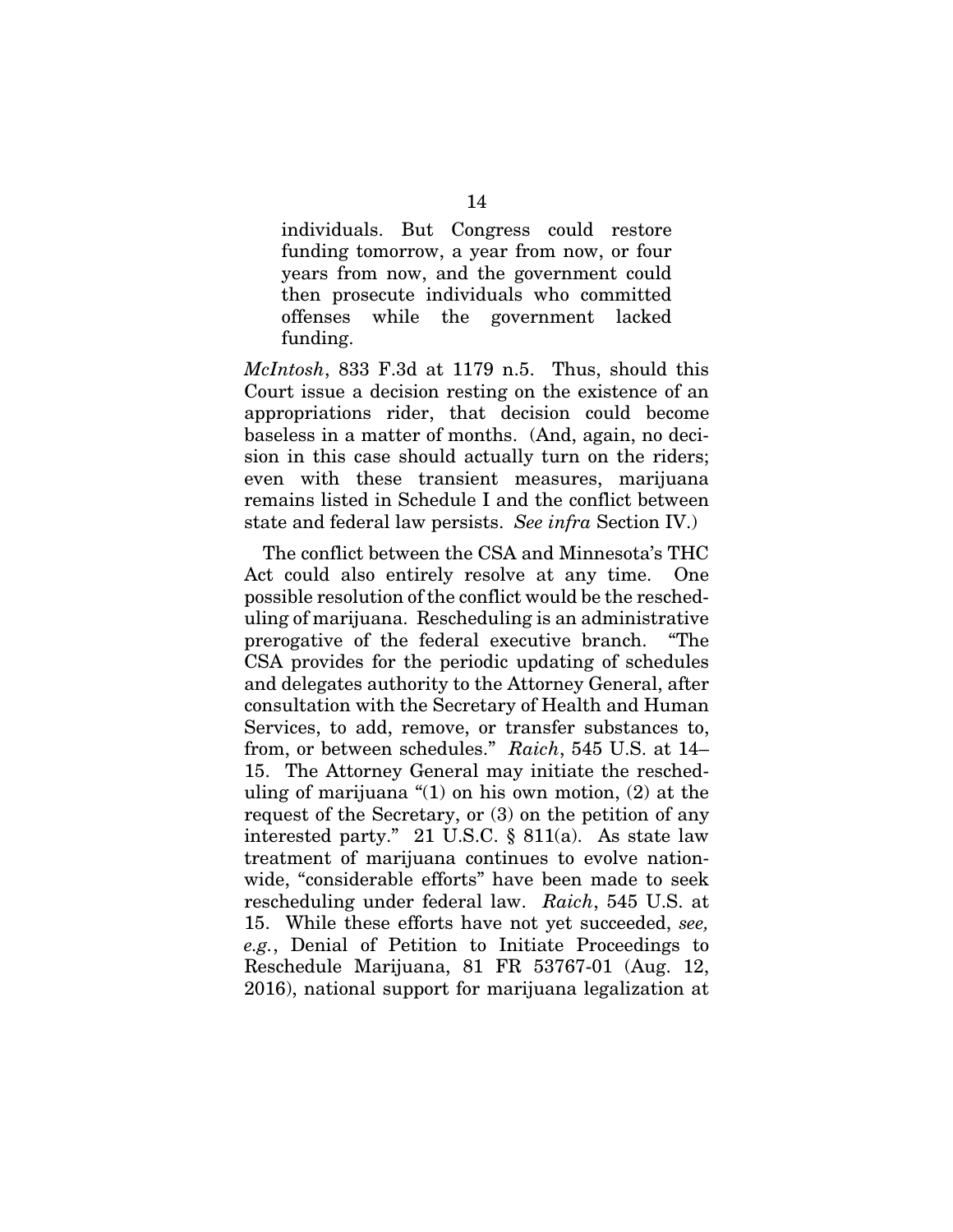the federal level is substantial and growing, *see, e.g.*, Danielle Grant-Keane, *The Unattainable High of the Marijuana Industry*, 90 Wis. L. 14, 20 (2017) ("The legalization of medical and recreational marijuana will only continue to grow. Only 12 percent of individuals supported legalizing cannabis in 1969. Today, more than 60 percent of the public supports marijuana legalization. And support for medicinal marijuana under the supervision of a doctor is now close to 90 percent." (footnotes omitted)). A decision by the federal executive branch to reschedule marijuana could be prompted by public opinion, political considerations, or the evolving study by scientists of the effects of marijuana.

Given that this area of law is evolving at such a rapid pace—both because states are increasingly changing their marijuana laws, and because the federal government (at both the legislative and executive levels) continues to make and weigh changes to federal law—this is not an opportune moment for this Court to take up the issue of the CSA's preemption of state workers' compensation statutes requiring reimbursement for medical marijuana purchases. The foundation under any decision by this Court in this case could crumble suddenly, rendering the decision a nullity.

### III. The modest state supreme court split signals that state courts would benefit from further time to develop these issues.

In asking this Court to grant her Petition, Musta argues that further review is necessary to resolve a small 2-2 split in state supreme court authority. *See* Pet. at 16. She acknowledges that the Minnesota Supreme Court's decision in this case aligned with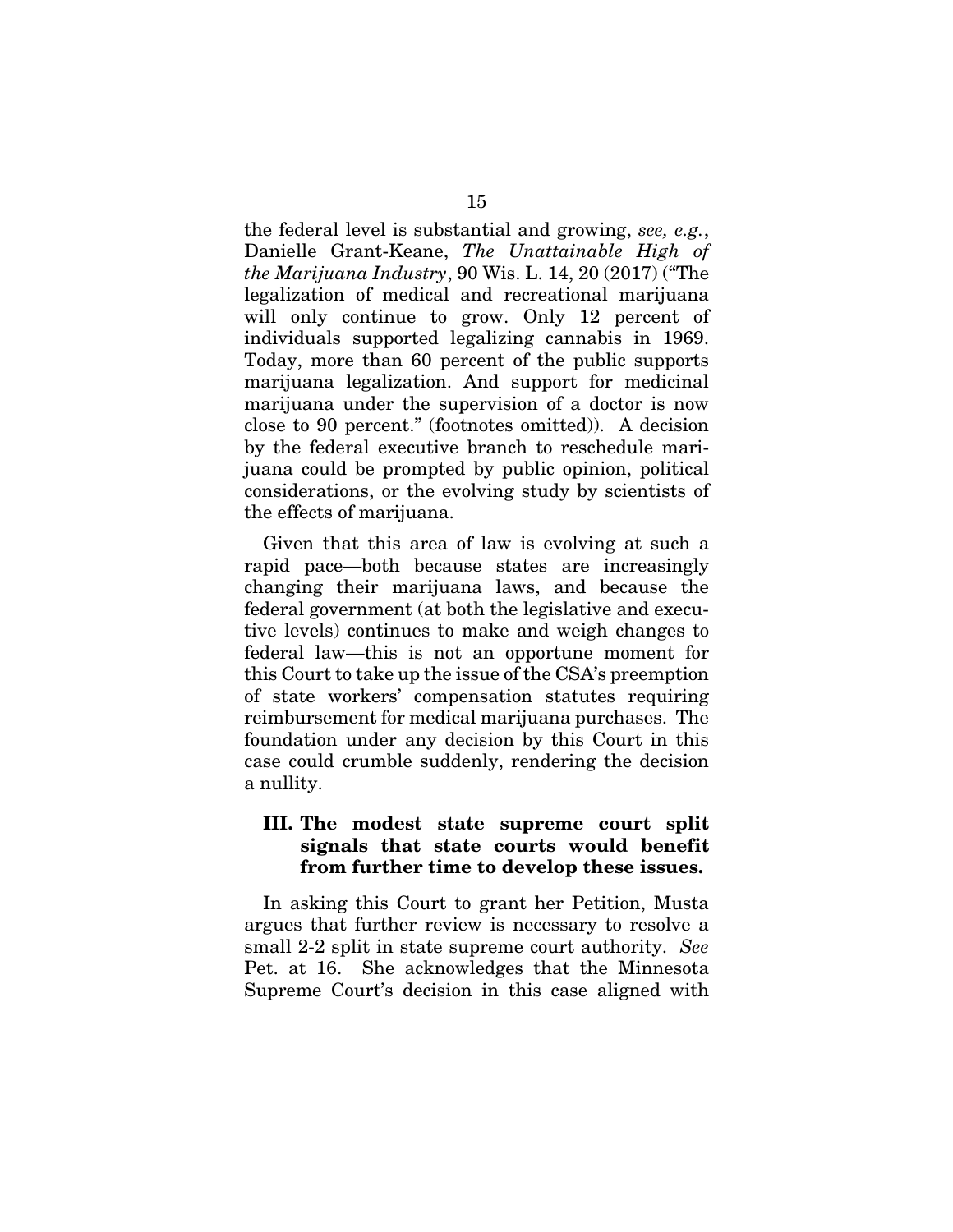the Maine Supreme Court decision in *Bourgoin v. Twin Rivers Paper Co., LLC*, which held that the CSA preempts the Maine Medical Use of Marijuana Act ("MMUMA") insofar as the MMUMA serves as the basis for an order requiring an employer to subsidize an employee's acquisition of medical marijuana. 187 A.3d 10 (Me. 2018). She also points to two decisions—*Appeal of Panaggio*, 260 A.3d 825 (N.H. 2021), and *Hager v. M&K Constr*., 246 N.J. 1 (2021) that point in the opposite direction. But Musta's split argument only highlights the fact that, in the veritable deluge of new marijuana laws passed in *the vast majority of states*, *see* Pet. at 3 (stating that *fortyseven* states "permit the use of marijuana or related substances for medical purposes"), only *four* state supreme courts have as of yet had time to even begin to address federal preemption in the context of workers' compensation laws. Forty-three state supreme courts have not yet addressed the issue.

This is a fledgling, emerging issue: three of those four state supreme court decisions were issued just last year. *See* Pet. at 21 (acknowledging that three of the four state supreme court decisions were "in 2021 alone"). With even just a small amount of additional time, we can expect more state supreme courts to address the relationships between their various new marijuana laws, workers' compensation laws, and the CSA. This Court would benefit from allowing the state courts more time to fully identify, develop, and resolve the key arguments on either side of the issue.

Moreover, as Musta acknowledges, the new state laws on marijuana have triggered numerous preemption issues reaching far beyond the workers' compensation context. *See* Pet. at 5 ("[C]ourts have been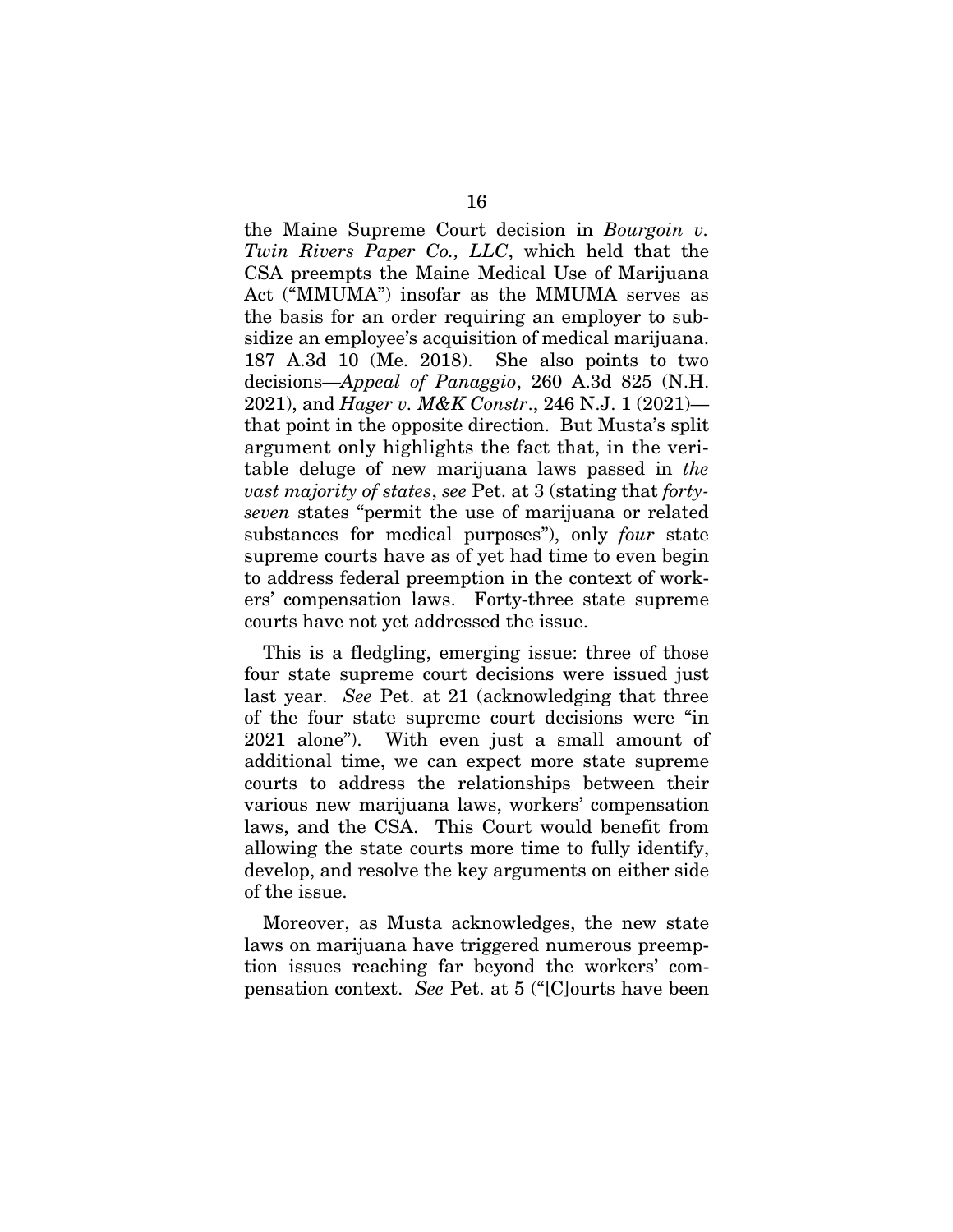bedeviled with difficult questions regarding how to apply state marijuana laws in the shadow of the federal prohibition on marijuana."). If the Court seeks to issue a decision addressing the conflict between the CSA and state marijuana laws, the Court would be better served in choosing one of the many contexts in which lower courts have had more time to issue decisions considering the relevant conflict. Some of these contexts even involve the effect of the medical marijuana laws on the employer-employee relationship.

For example, numerous state and federal courts have, for more than a decade, been considering whether state law can force an employer to accommodate an employee's medical marijuana use in violation of the CSA. Most but not all of these cases have held that a state law *cannot* force an employer to ignore a federal law. *See, e.g.*, *Emerald Steel Fabricators, Inc. v. Bureau of Lab. & Indus*., 230 P.3d 518, 520, 529 (Or. 2010) ("[E]mployer was not required to accommodate employee's use of medical marijuana. . . . To the extent that [state law] affirmatively authorizes the use of medical marijuana, *federal law preempts that subsection*, leaving it without effect." (internal quotation marks omitted) (emphasis added)).5 Some of the state supreme court

<sup>5</sup> *See also Washburn v. Columbia Forest Prod., Inc*., 134 P.3d 161, 166-68 (Or. 2006) (Kistler, J., concurring) ("Federal law preempts state employment discrimination law to the extent that it requires employers to accommodate medical marijuana use. . . . The fact that the state may choose to exempt medical marijuana users from the reach of the state criminal law does not mean that the state can affirmatively require employers to accommodate what federal law specifically prohibits."); *Cotto v. Ardagh Glass Packing, Inc*., 2018 WL 3814278, at \*7 (D.N.J. Aug. 10, 2018) ("[M]ost courts have concluded that the decriminalization of medical marijuana does not shield employees from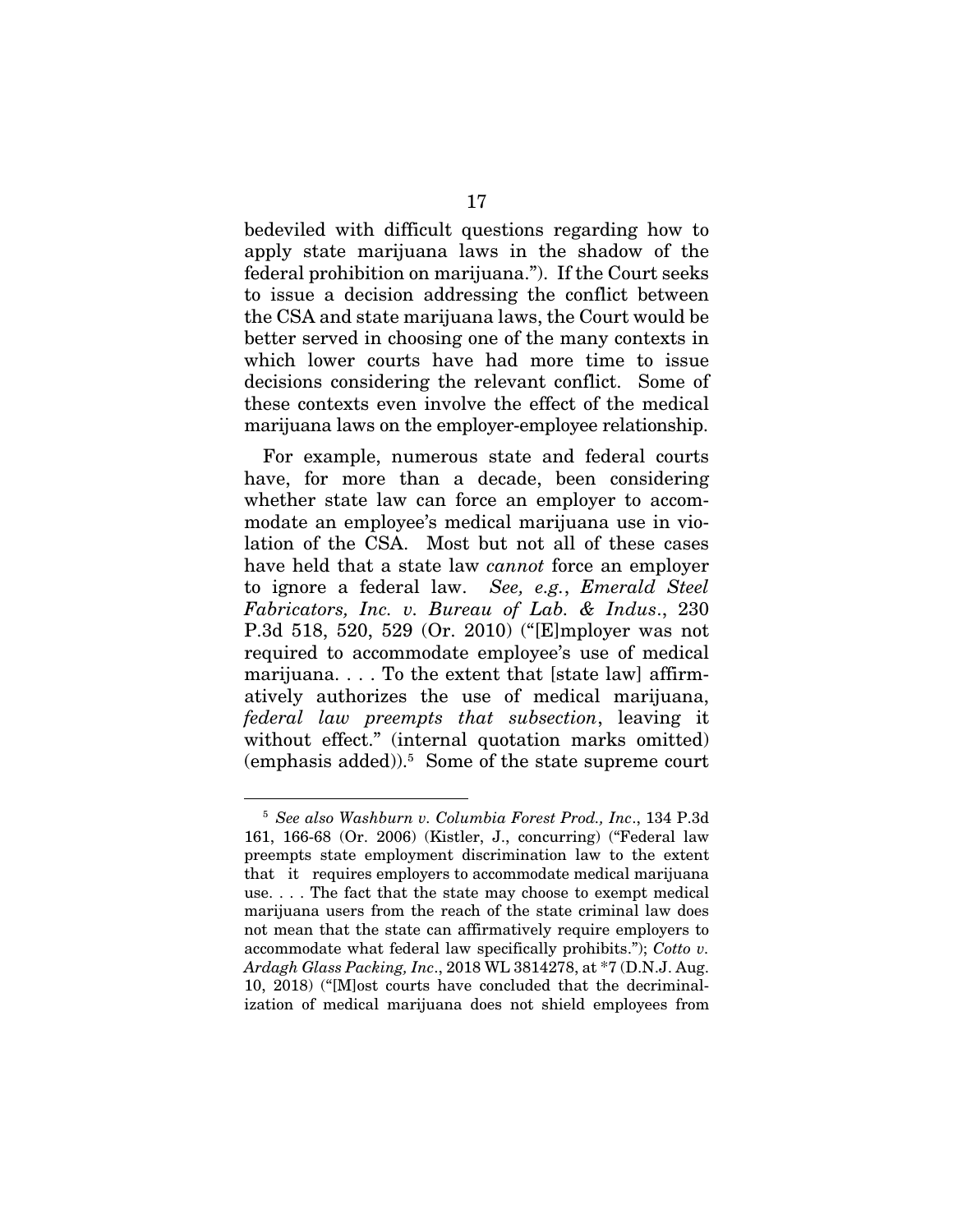decisions in this context expressly rest not on preemption by the CSA but on a conclusion that the state medical marijuana law at issue did not intend to regulate an employer's conduct. *See Ross v. RagingWire Telecommunications, Inc.*, 174 P.3d 200, 203 (Cal. 2008) ("Nothing in the text or history of [California's medical marijuana law] suggests the voters *intended the measure to address the respective rights and duties of employers and employees*. Under California law, an employer may require preemployment drug tests and take illegal drug use into consideration in making employment decisions." (emphasis added)); *Roe v. TeleTech Customer Care Mgmt. (Colorado) LLC*, 257 P.3d 586, 591–92 (Wash. 2011) (state marijuana law "*does not regulate the conduct of a private employer* or protect an employee from being discharged because of authorized medical marijuana use" (emphasis added)). But, as Musta's petition acknowledges, federal preemption concerns likely animate those decisions. *See* Pet. at 24 (arguing that state courts are crafting interpretations of state medical marijuana laws "in order to avoid federal preemption concerns").

The accommodation cases are but one example from the sea of questions raised by state medical marijuana legislation. Other representative examples

adverse employment actions."); *Garcia v. Tractor Supply Co.*, 154 F. Supp. 3d 1225, 1230 (D.N.M. 2016) (rejecting employee's claims of wrongful termination for medical marijuana use because "[t]o affirmatively require [an employer] to accommodate" an employee's "illegal [marijuana] use would mandate [the employer] to permit the very conduct the CSA proscribes"); *Lambdin v. Marriott Resorts Hosp. Corp.*, 2017 WL 4079718, at \*10 (D. Haw. Sept. 14, 2017) ("A state law decriminalizing marijuana use does not create an affirmative requirement for employers to accommodate medical marijuana use.").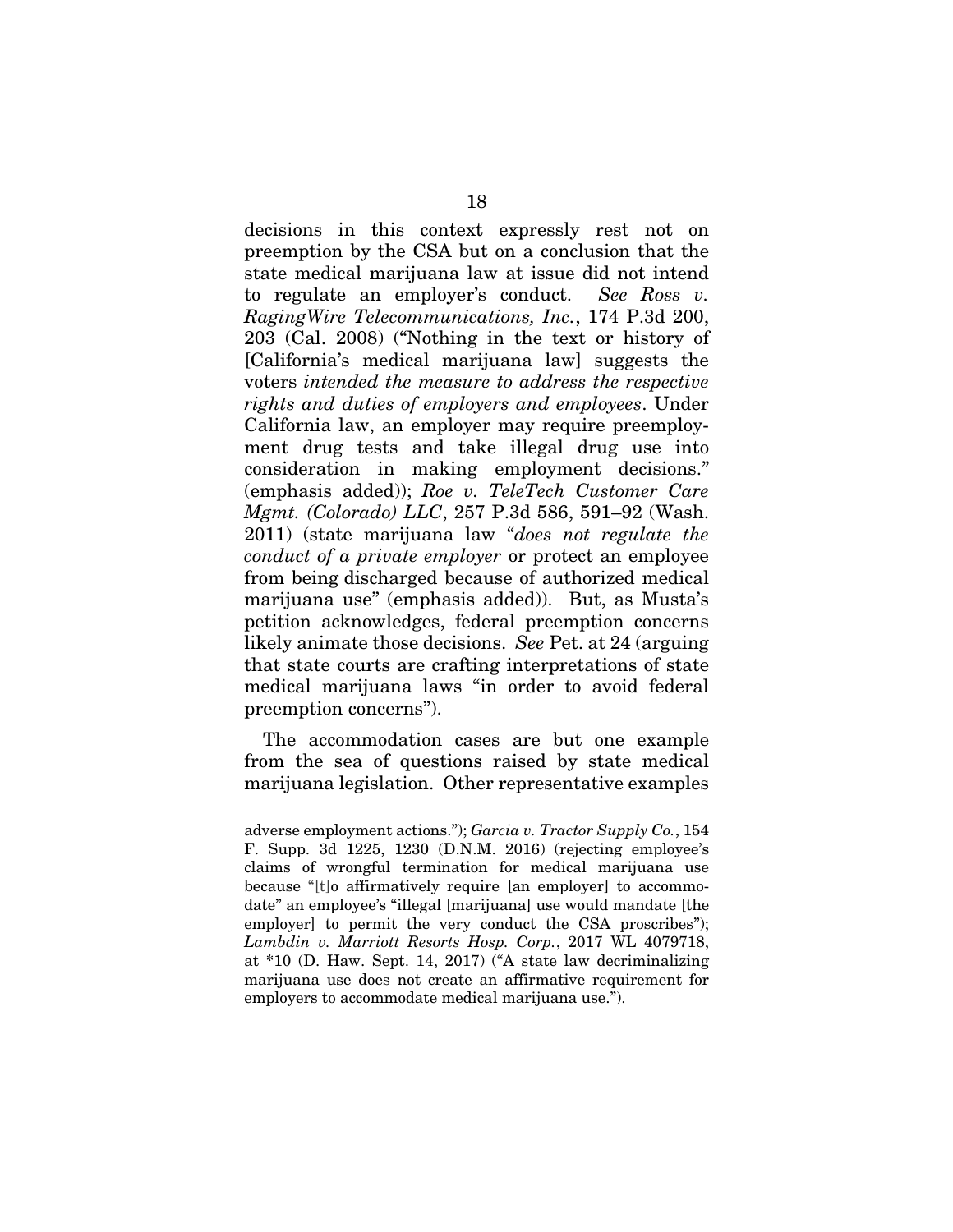include the question of whether marijuana odor provides probable cause for a search in a state that has authorized medical marijuana use, *see, e.g., State v. Senna*, 79 A.3d 45, 50–51 (Vt. 2013); the question of whether local authorities may withhold concealed handgun licenses from registered medical marijuana users who otherwise qualify for such licenses, *see, e.g., Willis v. Winters*, 253 P.3d 1058, 1060 (Or. 2011); and the question of whether abstention from medical marijuana use is a proper condition of probation, *see, e.g., Baker v. State*, 488 P.3d 579 (Nev. 2021). To the extent the Court seeks to address the tension between the CSA and state laws regarding medical marijuana, there are *many* other available issues far readier for review than the emerging issue raised in this case.

### IV. The decision below correctly applied wellsettled law on preemption.

Further review is also unnecessary because the decision below is correct and rests soundly on longstanding precedent. This Court has already clarified the relevant federal preemption principles: The Supremacy Clause of the United States Constitution "unambiguously provides that if there is any conflict between federal and state law, federal law shall prevail." *Raich*, 545 U.S. at 29; *see* U.S. Const. art. VI, cl. 2 ("This Constitution, and the Laws of the United States . . . shall be the supreme Law of the Land."); *Arizona*, 567 U.S. at 399 ("Congress has the power to preempt state law.").

This Court has "identified three different types of preemption—'conflict,' 'express,' and 'field'—but all of them work in the same way: Congress enacts a law that imposes restrictions or confers rights on private actors; a state law confers rights or imposes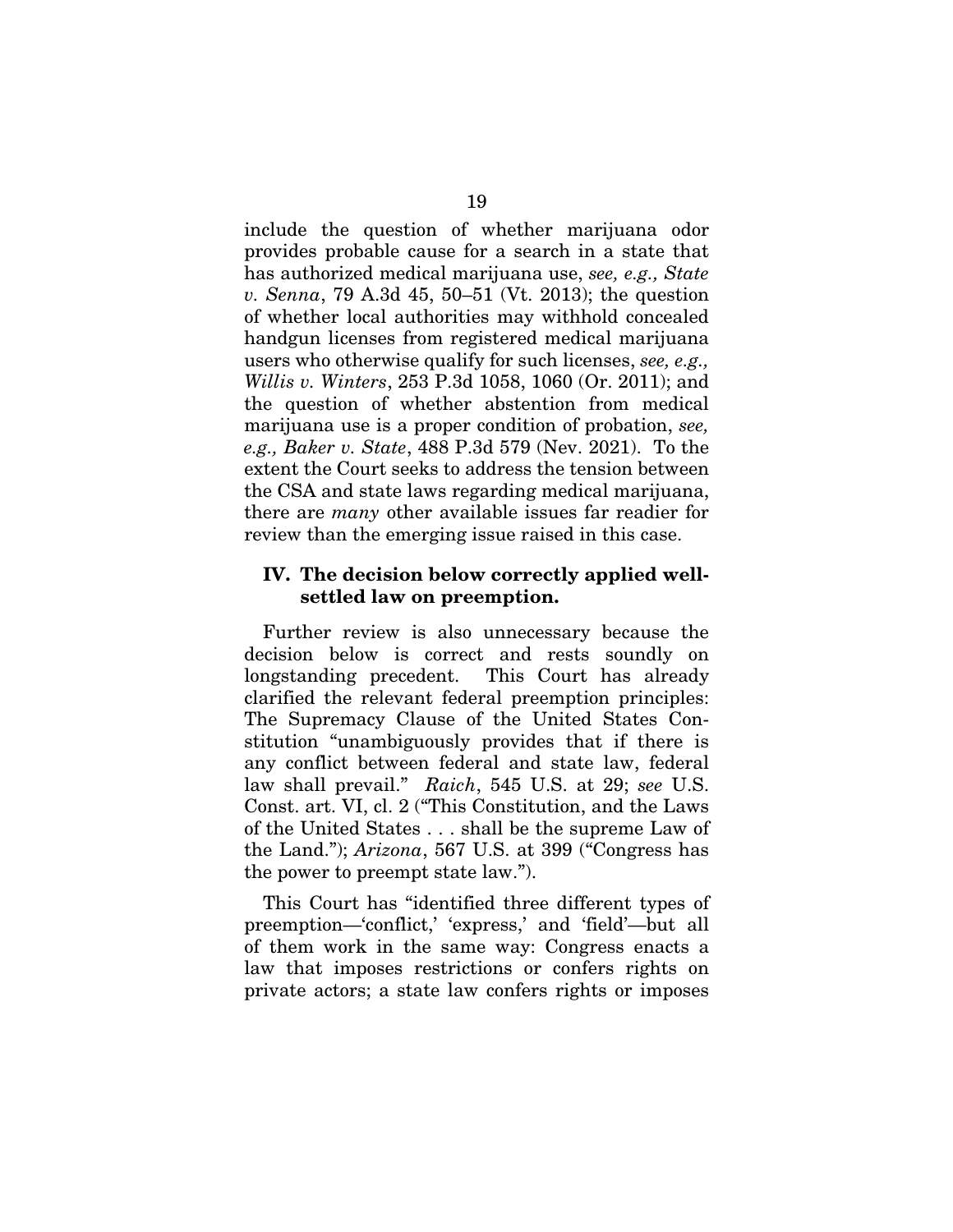restrictions that conflict with the federal law; and therefore the federal law takes precedence and the state law is preempted." *Murphy v. Nat'l Collegiate Athletic Ass'n*, 138 S. Ct. 1461, 1480 (2018) (citation omitted). Conflict preemption occurs where state law "impose[s] a duty that [i]s inconsistent—*i.e.*, in conflict—with federal law." *Id*.; *see Mut. Pharm. Co.*, 570 U.S. at 479–80 ("[I]t has long been settled that state laws that conflict with federal law are without effect." (internal quotation marks omitted)). Express preemption occurs where Congress enacts a statute that expressly states an intent to preempt state law. *Arizona*, 567 U.S. at 399. Field preemption occurs where "federal law occupies a field of regulation so comprehensively that it has left no room for supplementary state legislation." *Murphy*, 138 S. Ct. at 1480 (internal quotation marks omitted).

Though this Court has cautioned that "these categories are not rigidly distinct," *Virginia Uranium, Inc. v. Warren*, 139 S. Ct. 1894, 1901 (2019) (internal quotation marks omitted), the category at issue here is conflict preemption, which arises "where compliance with both state and federal law is impossible, or where the state law stands as an obstacle to the accomplishment and execution of the full purposes and objectives of Congress," *Oneok, Inc. v. Learjet, Inc.*, 575 U.S. 373, 377 (2015) (internal quotation marks omitted). Impossibility occurs when state law requires what federal law forbids. *See Mut. Pharm. Co.*, 570 U.S. at 480 (state law is "impliedly preempted where it is impossible for a private party to comply with both state and federal requirements" (internal quotation marks omitted)).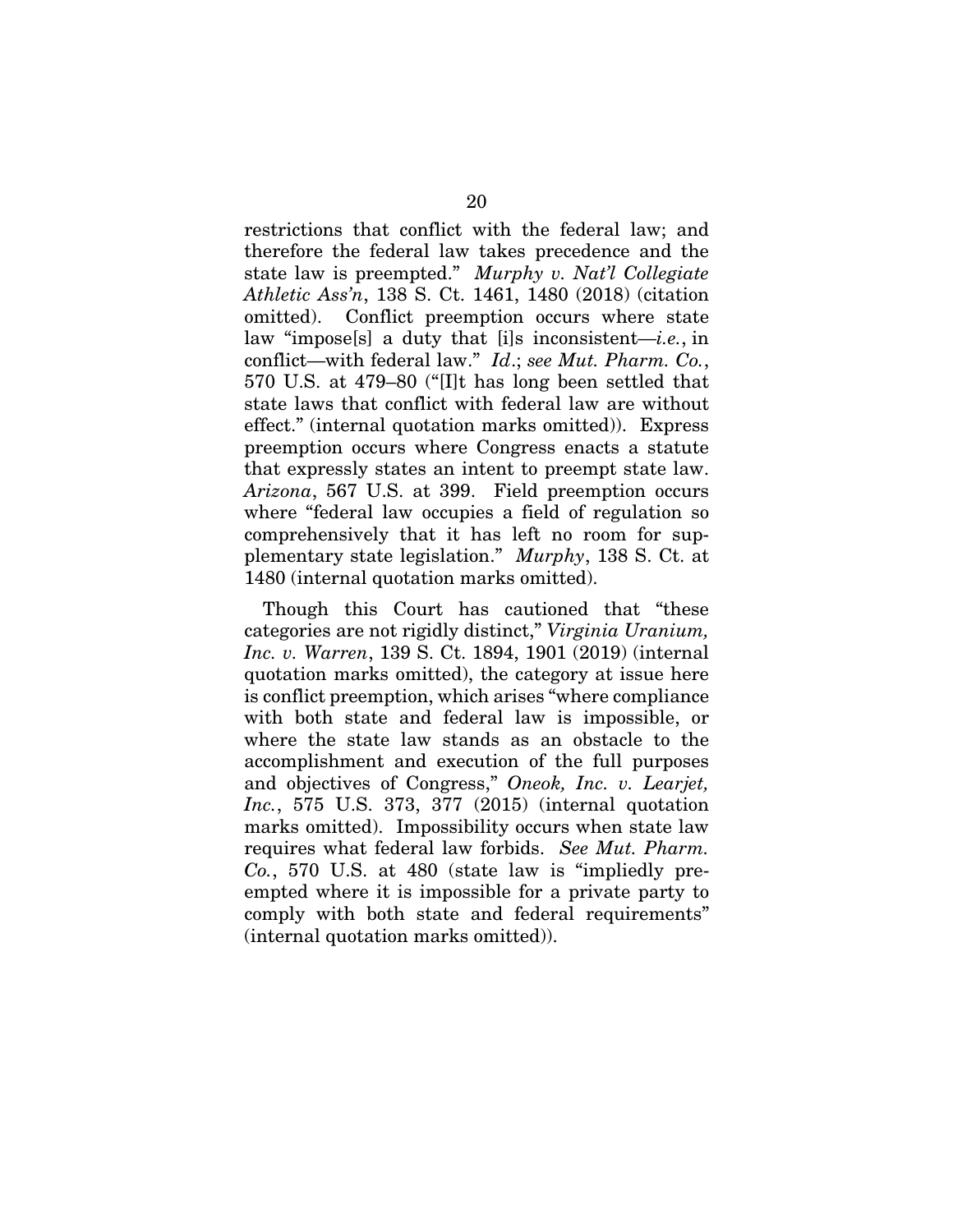In the CSA, Congress clarified the scope of preemption by including the following provision:

No provision of this subchapter shall be construed as indicating an intent on the part of the Congress to occupy the field in which that provision operates, including criminal penalties, to the exclusion of any State law on the same subject matter which would otherwise be within the authority of the State, *unless there is a positive conflict between that provision of this subchapter and that State law so that the two cannot consistently stand together.* 

21 U.S.C. § 903 (emphasis added). This provision "is an express invocation of conflict preemption." *Oregon Prescription Drug Monitoring Program v. U.S. Drug Enf't Admin*., 860 F.3d 1228, 1236 (9th Cir. 2017); *see also Bourgoin*, 187 A.3d at 14 ("Congress has . . . preserved the supremacy of the CSA where its provisions conflict with state law in a way that makes compliance with the requirements of both impossible. In this way, Congress has specified that the principles of conflict preemption are to be invoked to determine if state laws must yield to the CSA." (citations omitted)). Accordingly, in the decision below, the Minnesota Supreme Court properly considered whether there is "a positive conflict between" the CSA and Minnesota state law "so that the two cannot consistently stand together." 21 U.S.C.S. § 903.6

<sup>6</sup> After concluding that the CSA preempts the order for reimbursement under the impossibility theory of conflict preemption, the Minnesota Supreme Court declined to address the obstacle theory of conflict preemption. Pet App. 20a.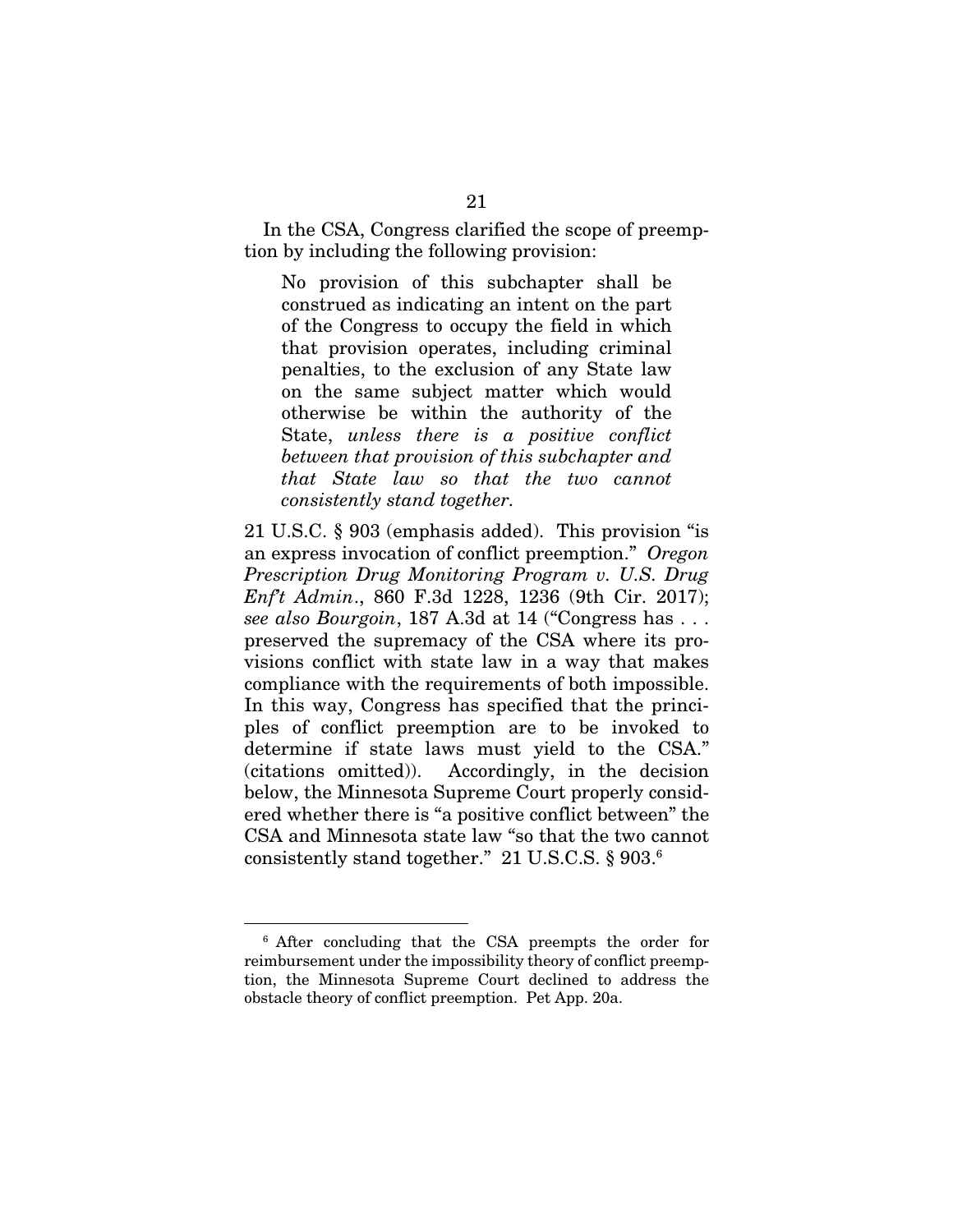Plainly, such a conflict exists. The CSA prohibits marijuana use, including medical marijuana use. Federal law criminalizes not only those who use marijuana in violation of the CSA but also those who aid and abet such use. *See* 18 U.S.C. § 2(a). In contrast, Minnesota state law authorizes medical marijuana use under the THC Act and *requires* employers to facilitate employees' medical marijuana use under the Minnesota Workers' Compensation Act. An employer subject to an order to "furnish" an employee with medical marijuana, Minn. Stat. § 176.135, subd. 1, simply cannot simultaneously comply with both state and federal law, *see Schostag*, 895 F.3d at 1028 ("Although some medical marijuana is legal in Minnesota as a matter of state law, the state's law conflicts with federal law."). It is impossible for Respondents to comply with both their state-law duty to aid Musta in obtaining marijuana and their federal-law duty not to aid anyone in obtaining marijuana. *Cf., e.g.*, *Mut. Pharm. Co.*, 570 U.S. at 480 (because "it was impossible for [the plaintiff] to comply with both its state-law duty to strengthen the warnings on [a drug] label and its federal-law duty not to alter [the drug] label, . . . the state law is pre-empted").

The Minnesota Supreme Court properly recognized that an employer who "furnishes" an employee with medical marijuana could incur criminal liability for aiding and abetting a drug crime under the CSA and 18 U.S.C.  $\S 2(a)$ . As noted above, liability under  $\S 2(a)$ requires only (1) "an affirmative act in furtherance of that offense, (2) with the intent of facilitating the offense's commission." *Rosemond*, 572 U.S. at 71. An employer who reimburses an employee's purchase of medical marijuana has performed an affirmative act in furtherance of the employee's marijuana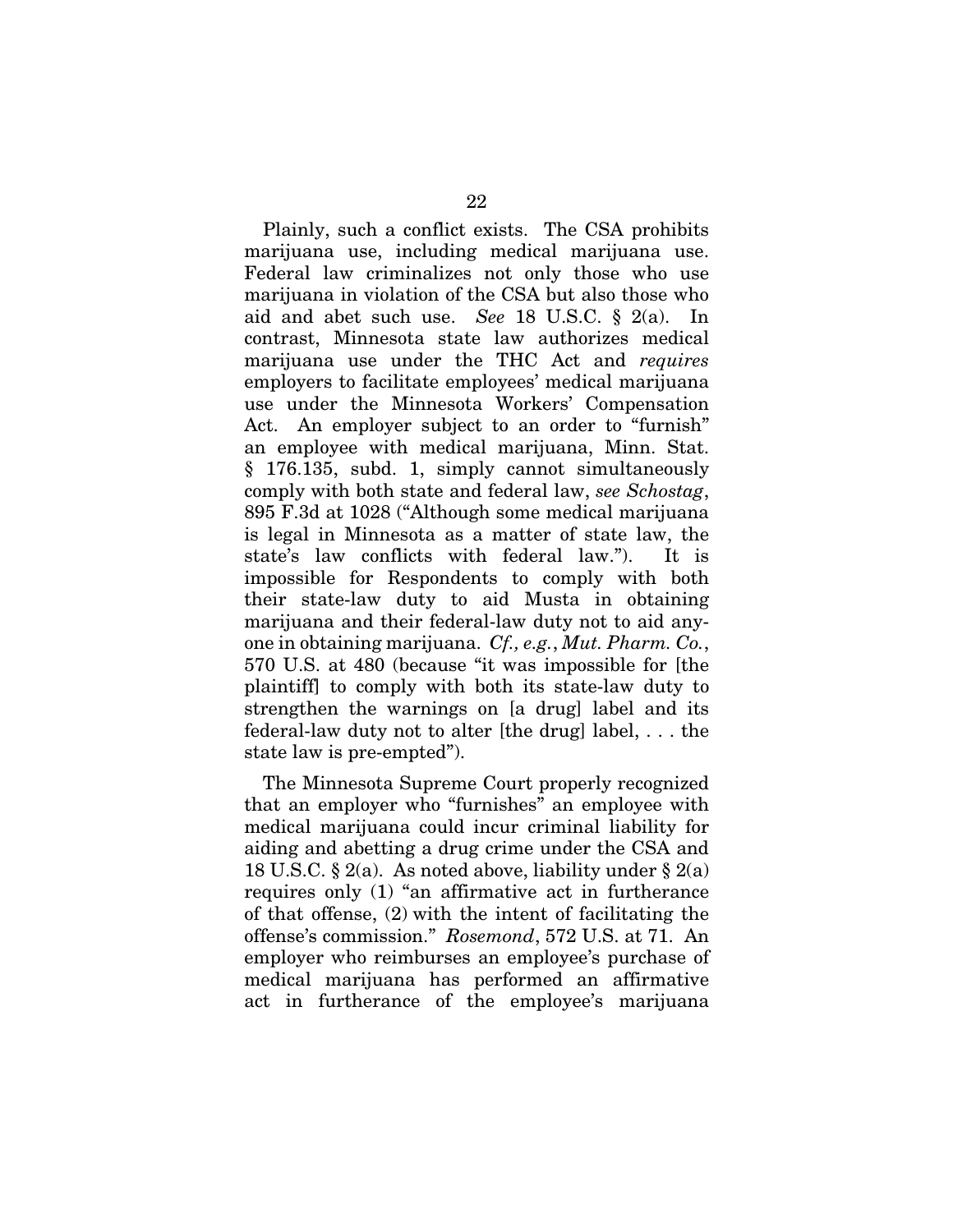possession, with the intent of facilitating the marijuana possession.

In her petition and below, Musta has argued that the employer would not have the *intent* required for criminal liability under  $\S$  2(a) because the employer would have no independent personal interest in facilitating the employee's federally unlawful marijuana possession and would only do so reluctantly to meet an obligation under state law. Pet. at 27-28. But this argument ignores binding Supreme Court precedent focusing the  $\S$  2(a) intent inquiry on *knowledge*, rather than *volition* or *personal desire*. This Court has held that, as to the intent required, "for purposes of aiding and abetting law, a person who actively participates in a criminal scheme *knowing its extent and character* intends that scheme's commission," *Rosemond*, 572 U.S. at 77 (emphasis added), and "[t]he law does not, nor should it, care whether [a defendant] participates with a happy heart or a sense of foreboding," *id*. at 79-80; *see also Dixon v. United States*, 548 U.S. 1, 6 (2006) (rejecting argument that defendant never "formed the necessary *mens rea* for these crimes because she did not freely choose to commit the acts in question" and her "will was overborne"; critically, the defendant "still *knew*" what she was doing (emphasis in original)); *Wright v. Pioneer Valley*, 2019 WL 3323160, at \*5 (Mass. Dept. Ind. Acc. Feb. 14, 2019) ("[A]ny insurer payments would be made *knowing* that the insurer was participating in activity in contravention to federal laws and policies, even if under an order from an administrative judge." (emphasis added)), *aff'd on other grounds*, *Wright's Case*, 156 N.E.3d 161 (2020). Under this Court's longstanding precedent, an employer could thus have the requisite intent to facilitate the employee's marijuana possession's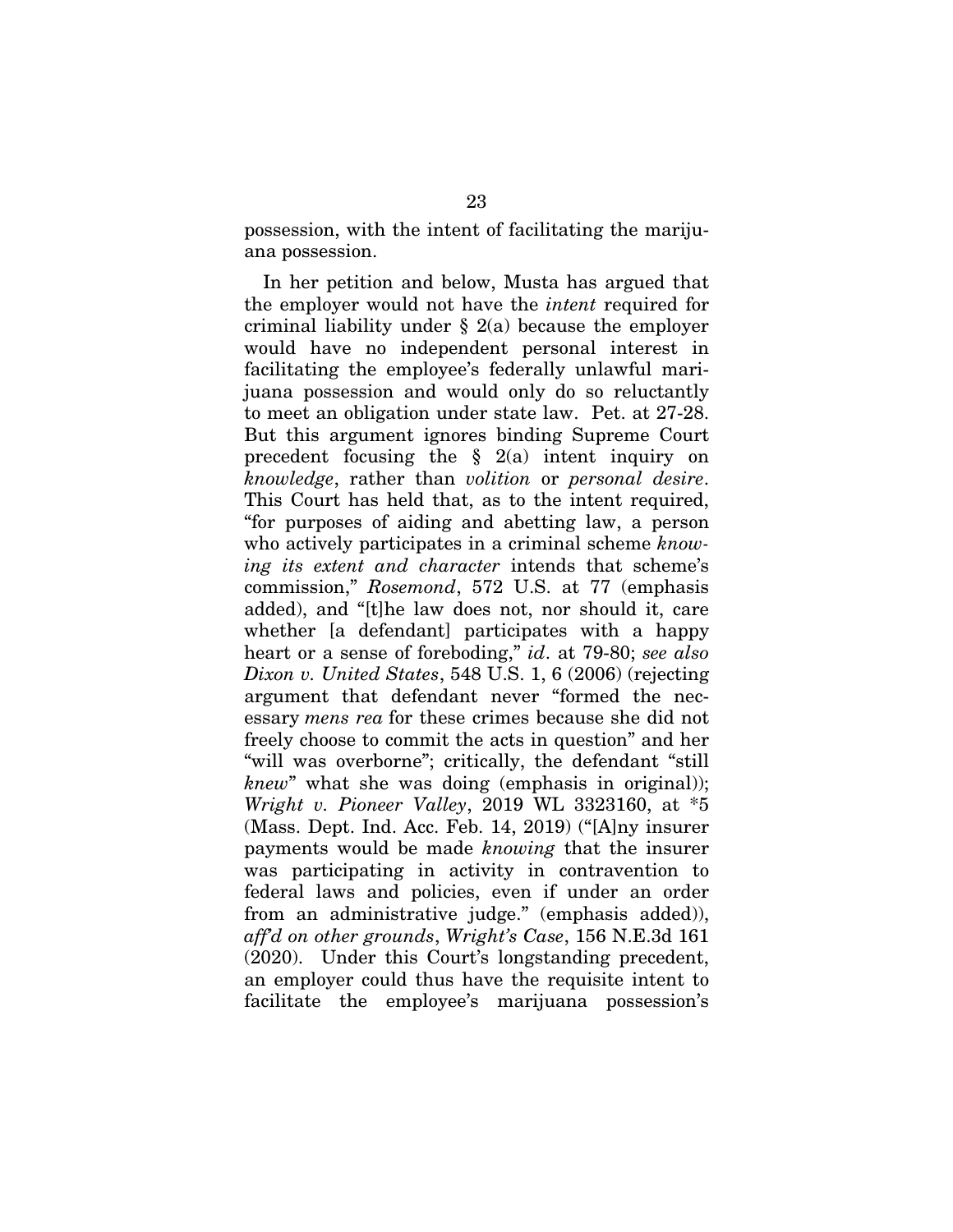commission simply by virtue of having full knowledge that the employer is subsidizing the employee's marijuana possession.

Musta further argues that  $\S$  2(a) liability would not attach to her employer because, at the time of reimbursement, "the crime was complete" and thus "the employer would not be facilitating any element of the offense." Pet. at 27. This argument mischaracterizes the nature of the offense and of the obligation Musta has always sought to impose on her employer, since the first time she asked for reimbursement for marijuana purchased as treatment for "*chronic* pain." Pet. App. 3a (emphasis added). Where an employer begins reimbursing an employee for medical marijuana treatment for "chronic pain," the reasonable expectation of both parties is that this is not a facilitation of one-time marijuana use but rather the facilitation of an ongoing marijuana treatment plan, involving ongoing marijuana possession through multiple purchases. Musta does not argue that her reimbursement relationship with Respondents was to be limited to a single purchase of medical marijuana and that her use of marijuana would be "complete" following that one-time use. Rather, in seeking reimbursement for a "chronic pain" treatment, Musta *made clear to Respondents* her intent to enter into a relationship in which Respondents would facilitate her ongoing marijuana use over multiple purchases, with each individual reimbursement enabling her to make the next purchase.<sup>7</sup> Musta does not dispute that that is, as a practical matter, what would happen in the future if Respondents began reimbursing her. Nor can she reasonably dispute

<sup>7</sup> A case involving a prescription for medical marijuana for one-time *acute* pain might present different issues.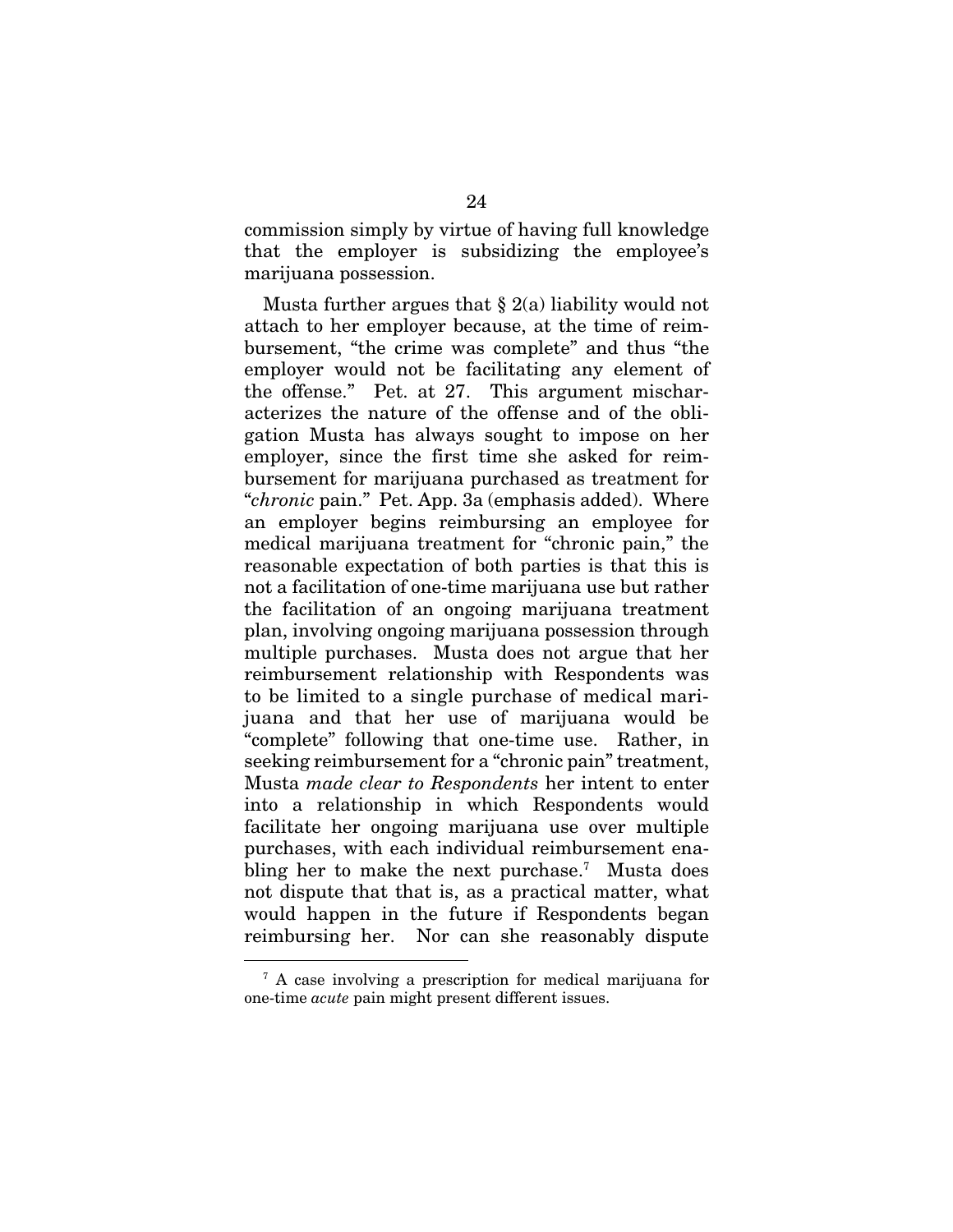that Respondents would act with full knowledge and expectation that that is, as a practical matter, what would happen in the future. In any event, "aiding and abetting a drug offense may encompass activities[] intended to ensure the success of the underlying crime[] that take place after . . . the principal no longer possesses the [illegal substance]." *United States v. Ledezma*, 26 F.3d 636, 643 (6th Cir. 1994). Thus, the Minnesota Supreme Court properly rejected Musta's "completion" argument.

Like the Minnesota Supreme Court, the Maine Supreme Court has recognized that, "were [an employer] to comply with [a reimbursement] order by subsidizing [an employee's] use of medical marijuana, [the employer] would be engaging in conduct that meets all of the elements of criminal aiding and abetting as defined in section 2(a)." *Bourgoin*, 187 A.3d at 17; *see id.* at 19 (the employer "would be aiding and abetting [the employee]—in his purchase, possession, and use of marijuana—by acting with knowledge that it was subsidizing [the employee's] purchase of marijuana."). Because the reimbursement order compels the insurer to do what the CSA forbids, the order must yield to the CSA. Ultimately, "a person's right to use medical marijuana cannot be converted into a sword that would require another party, such as [an employer], to engage in conduct that would violate the CSA." *Id.* at 20.

The Colorado Supreme Court has reasoned similarly in the related matter of *People v. Crouse*, 388 P.3d 39 (Co. 2017). There, the constitution of the state of Colorado required police officers to return seized medical marijuana if the owner was acquitted of the underlying state drug charge. *Id*. at 41. The Colorado Supreme Court held that the CSA preempted that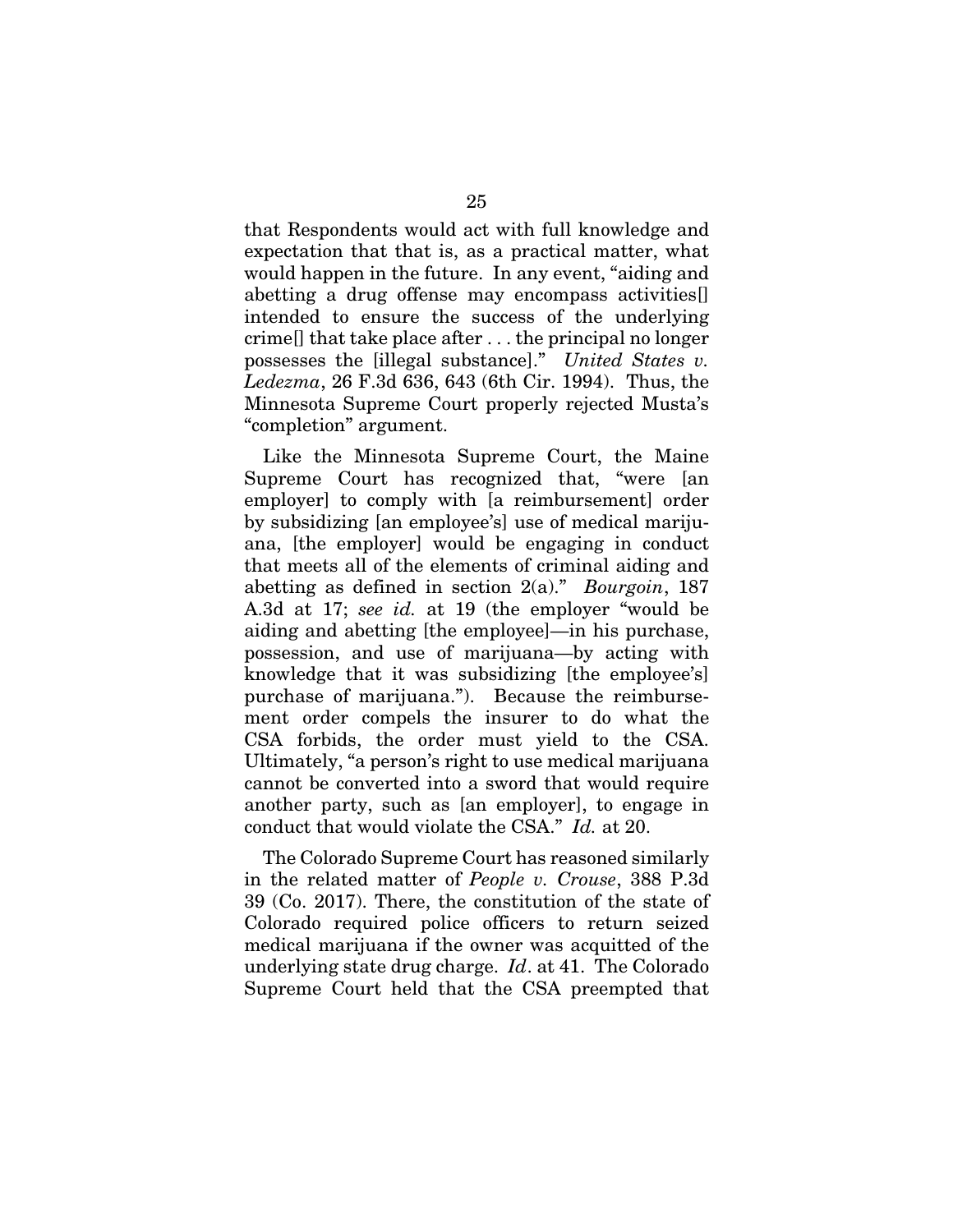state constitutional mandate "because compliance with one law necessarily requires noncompliance with the other." *Id*. at 42. The court explained that "[a]n officer returning marijuana to an acquitted medical marijuana patient will be delivering and transferring a controlled substance" and will "distribute marijuana in violation of the CSA." *Id*. Thus, "there is a positive conflict between the [state law] and the CSA such that the two cannot consistently stand together." *Id*. An actor cannot at the same time distribute marijuana and not distribute marijuana, and the latter obligation—the federal rule prohibiting distribution—must prevail under the Supremacy Clause.

The Massachusetts Supreme Judicial Court has also recognized that federal preemption would apply to an employer's state-court obligation to reimburse an employee for medical marijuana purchases under a state workers' compensation policy. *Wright's Case* held that the state's medical marijuana law *did not* impose a reimbursement requirement on an employer. The court reasoned that the state legislature had carefully structured the state statute with the intent to avoid federal preemption:

[T]o determine whether medical marijuana expenses may be compensable at all, we . . . must . . . seek to avoid conflict with Federal law and possible preemption under the supremacy clause. The [state medical marijuana] act itself, we conclude, is drafted with these concerns in mind. It expressly recognizes the Federal legal pitfalls and seeks to steer well clear of them by carving a narrow path through the marijuana regulatory thicket.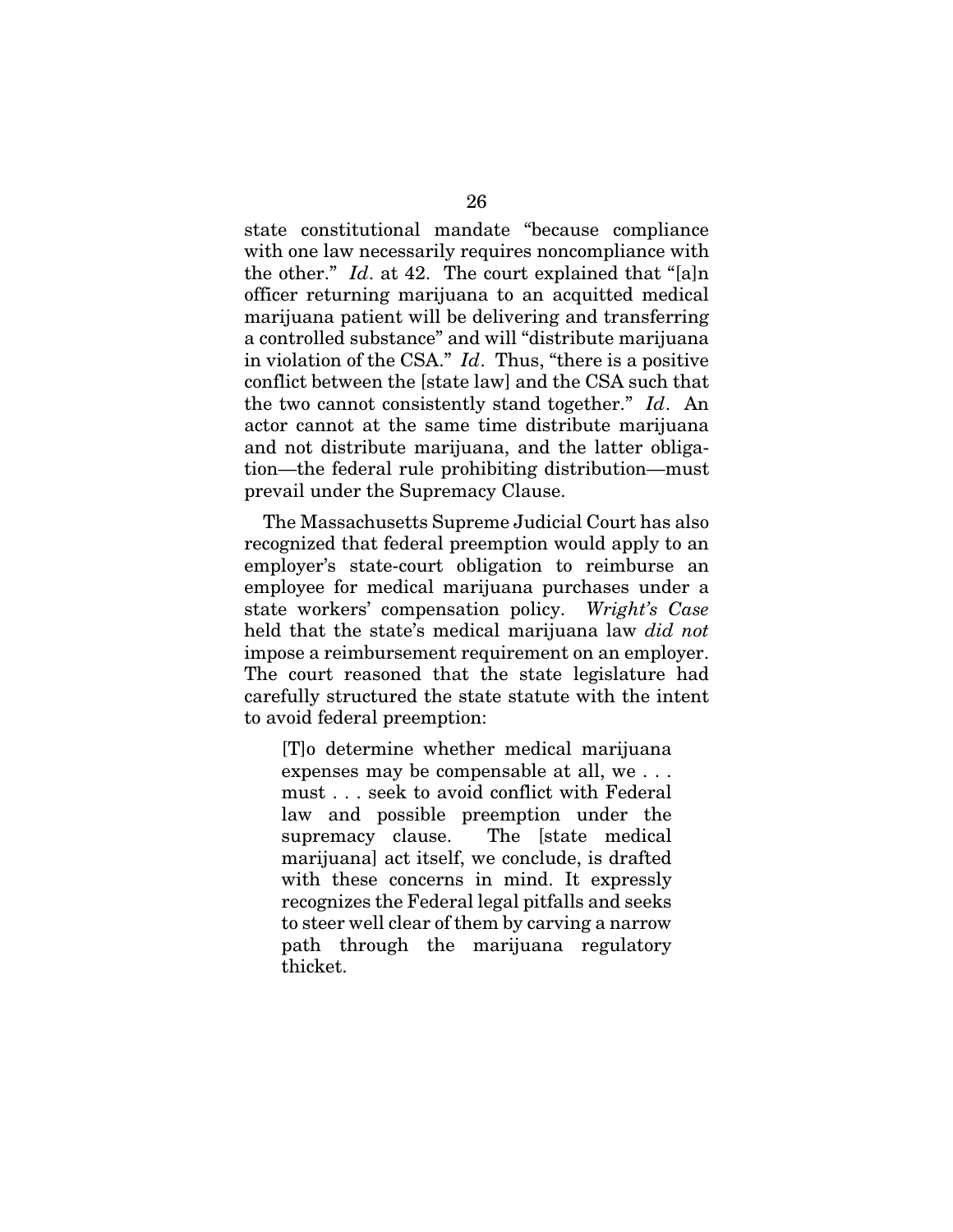*Wright's Case*, 156 N.E.3d at 171–72 (internal citations omitted). The Massachusetts Supreme Court explained that state law certainly cannot *compel* an actor to violate federal law and expose itself to criminal liability and other penalties:

[U]nlike . . . patients and doctors . . . , insurance companies would not be participating in the patient's use of a federally proscribed substance voluntarily. It is one thing to voluntarily assume a risk of Federal prosecution; it is another to involuntarily have such a risk imposed upon you. . . . [P]ossession and distribution of marijuana remain federally illegal, as does aiding or abetting such possession or distribution. *See* 18 U.S.C. § 2(a); 21 U.S.C. § 844(a). It is not unreasonable, given the current hazy regulatory environment and shifting winds of Federal enforcement, for insurance companies to fear that paying for a claimant's marijuana could expose them to potential criminal prosecution. Further, insurance companies are typically involved in interstate commerce, thereby raising Federal regulators' concerns. . . . It is one thing for a State statute to authorize those who want to use medical marijuana, or provide a patient with a written certification for medical marijuana, to do so and assume the potential risk of Federal prosecution; it is quite another for it to require unwilling third parties to pay for such use and risk such prosecution.

*Id.* at 109-110, 166. *Wright's Case* underscores why the Minnesota Supreme Court declined to impose an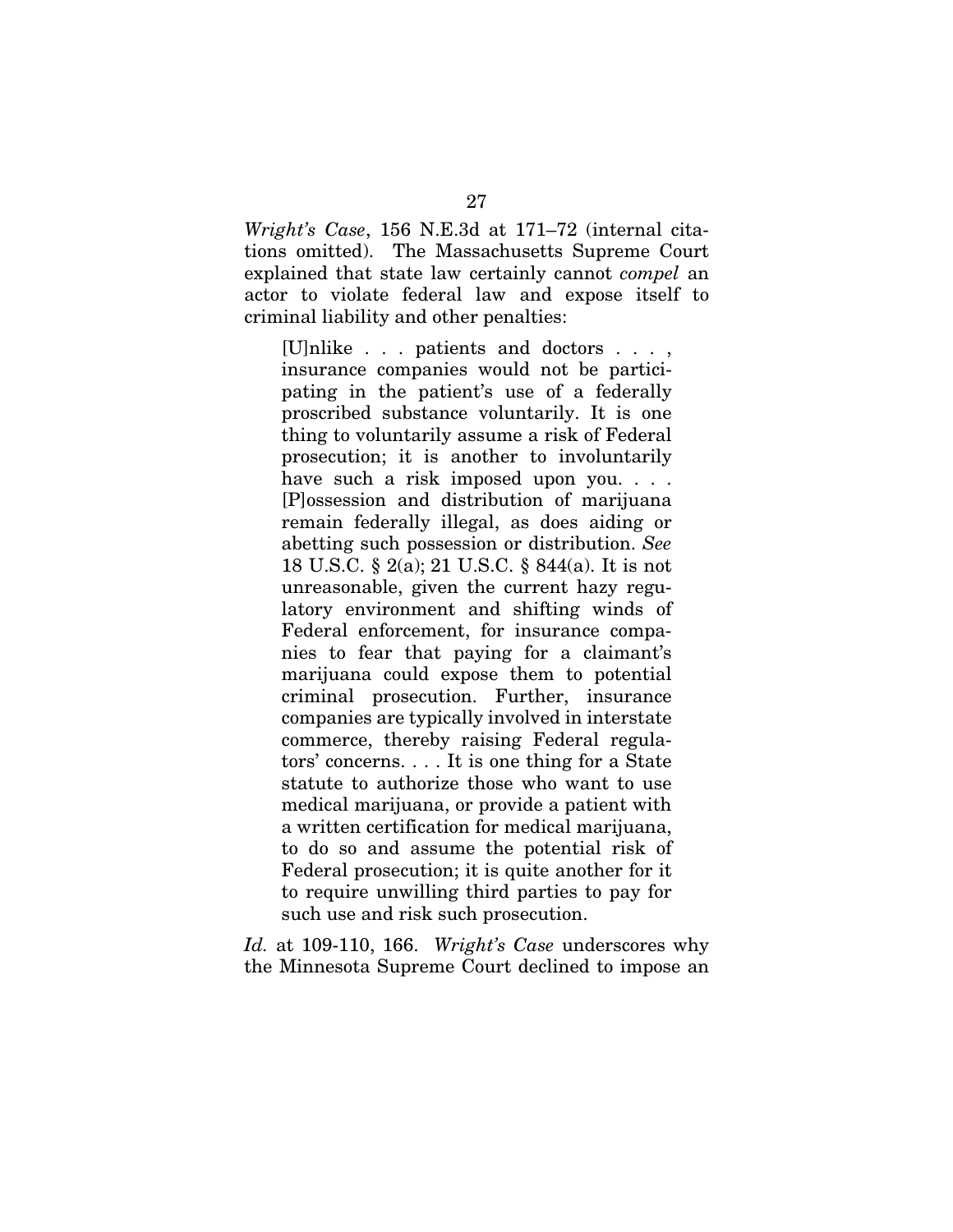obligation on Respondents to pay for marijuana in this case: if the state statute required reimbursement, it would be not just permitting but *forcing* Respondents to violate federal law.8

Lastly, the Minnesota Supreme Court also correctly rejected arguments that the DOJ's ever-shifting guidance regarding the prosecution of marijuana offenses, as well as the congressional appropriation riders that temporarily forestall marijuana-related prosecutions, could "suspend the illegality of cannabis under the CSA or take precedence over that law." Pet. App. 22a; *cf*. Pet. at 29-30. These arguments confuse the *likelihood* of prosecution for CSA violations with the relevant preemption question: whether the state law at issue requires what federal law forbids. The impermanent-by-design measures of DOJ directives and appropriations riders have to do with the practical

<sup>8</sup> *Wright's Case* also supports a potential alternate ground for affirmance of the Minnesota Supreme Court's decision. Minnesota's THC Act could be construed as *Wright's Case* construed Massachusetts' state medical marijuana statute: not to contain the preemption-triggering reimbursement requirement. No provision of the THC Act authorizes the involuntary participation of a third-party in medical marijuana use. The THC Act is premised on *consent* to participate, not compulsion. It does not, for example, compel physicians to prescribe medical marijuana. *See State v. Thiel*, 846 N.W.2d 605, 613 n.2 (Minn. Ct. App. 2014). Employers, schools, and landlords expressly cannot be ordered to violate federal law to accommodate an employee's, student's, or tenant's medical marijuana use. *See* Minn. Stat. § 152.32, subd. 3(a), (c). Medical assistance programs for Minnesotans with low incomes who lack access to affordable health care coverage are expressly not required to reimburse an enrollee or a provider for costs associated with medical marijuana use. *See* Minn. Stat. § 152.23(b). The THC Act contains no provision suggesting that the Minnesota legislature intended, or attempted, to order any unwilling person to violate federal law.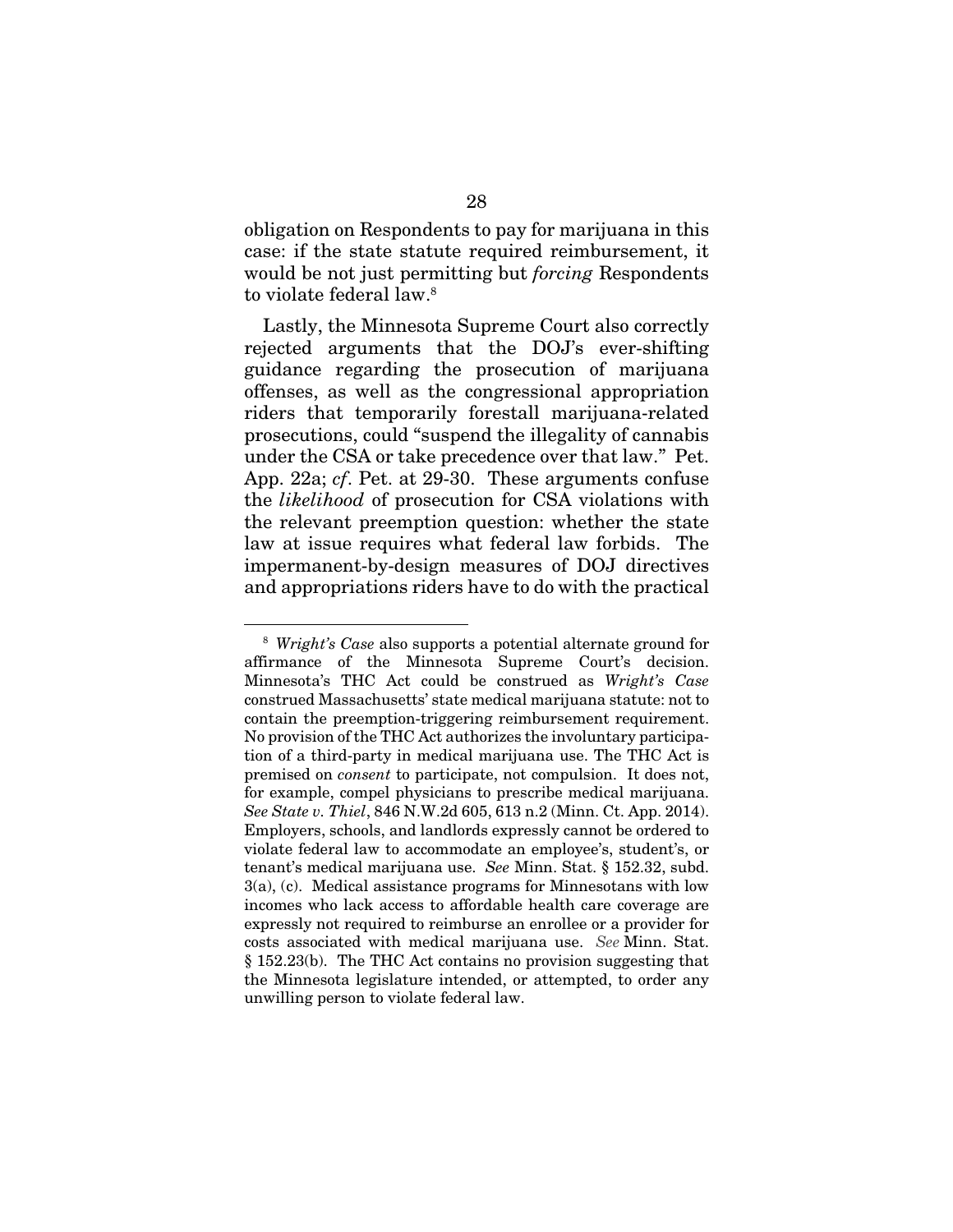consequences of engaging in conduct that is illegal under federal law, not with the illegality itself. *See Bourgoin*, 187 A.3d at 21 (DOJ memo "made clear that it was directed only to the question of *enforcement* of laws but did nothing to challenge their *existence*" and has in any event already been revoked, emphasizing its "transitory" nature (emphasis in original)); *accord Wright's Case*, 156 N.E.3d at 172 n.11 ("[T]he recent rescission of the Obama administration's medical marijuana guidance demonstrates that enforcement is transitory and subject to change. Further, . . . such guidance was directed only to the question of enforcement of laws but did nothing to challenge their existence[.]" (internal quotation marks omitted) (emphasis in original)).

Critically, the appropriations bill riders and shifting DOJ directives have not changed the fact that the CSA continues to proscribe marijuana possession, distribution, and manufacture under federal law. The federal government has never, even temporarily, removed marijuana from Schedule I. *See, e.g.*, *United States v. Kleinman*, 880 F.3d 1020, 1028 (9th Cir. 2017) (appropriations rider "did not change any substantive law; it merely placed a temporary hold on the expenditure of money for a certain purpose"). Neither the availability of prosecutorial funding nor an existing or historical threat of prosecution are elements of federal conflict preemption. *See Bourgoin*, 187 A.3d at 21 (explaining that "the magnitude of the *risk* of criminal prosecution is immaterial in this case" because, "[p]rosecuted or not, the fact remains that [an employer] would be forced to commit a federal crime if it complied with the directive" to reimburse an employee for a medical marijuana purchase.). As the Minnesota Supreme Court correctly acknowledged, the federal preemption analysis does not turn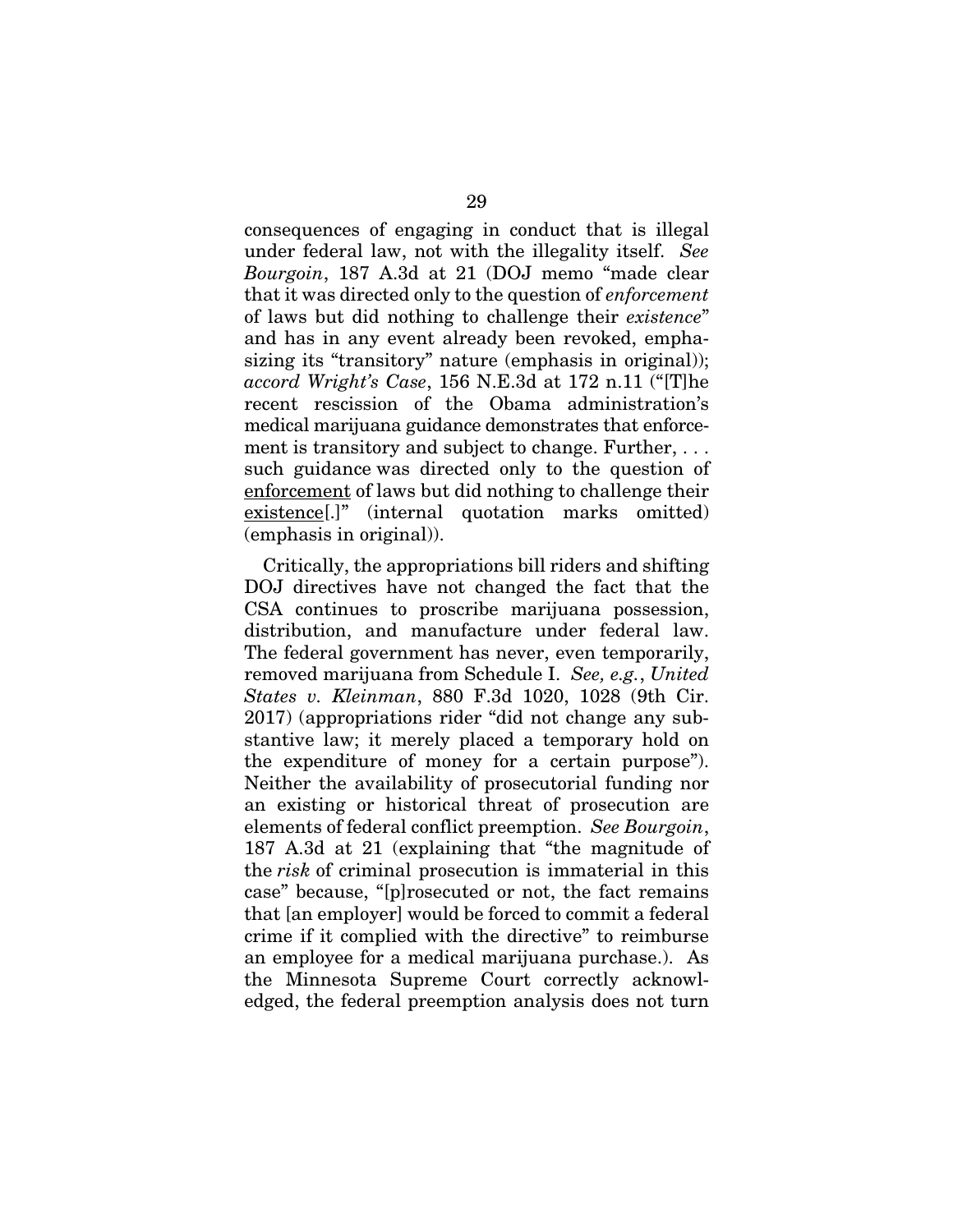on whether parties are likely to get away with violating federal law; the analysis simply turns on whether conduct mandated under state law actually violates federal law. *See, e.g., Mut. Pharm. Co.*, 570 U.S. at 480; *see also* Pet. App. 23a ("Impossibility preemption does not turn on speculation about future prosecutorial decisions, but on whether compliance with both state and federal law is impossible.").

To be sure, the appropriations bills and various DOJ directives may reflect shifting cultural attitudes towards marijuana use. And, indeed, there may be strong arguments that the medical community has increasingly begun to find acceptable uses for marijuana, that the prosecution of marijuana offenses has exacerbated societal inequities, and that marijuana should be rescheduled—or the CSA changed—to accurately reflect our nation's evolving values. But federal preemption does not involve policy positions or value judgments. This Court has already clarified that debates over Congress's policy judgments involving marijuana, and the contrary arguments raised by medical marijuana proponents, are not appropriately resolved by the courts. *See, e.g.*, *Raich*, 545 U.S. at 9 (acknowledging strong arguments against Congress's scheduling judgment but responding that "[t]he question before us . . . is not whether it is *wise* to enforce the [CSA] in these circumstances" (emphasis added)). "Once Congress, exercising its delegated powers, has decided the order of priorities in a given area, it is for the courts to enforce them when enforcement is sought." *Oakland Cannabis Buyers' Co-op.*, 532 U.S. at 497 (internal quotation marks and alteration omitted)). A court's "choice is not whether enforcement is preferable to no enforcement at all," and it "may not consider the advantages and disadvantages of nonenforcement of the statute." *Id*.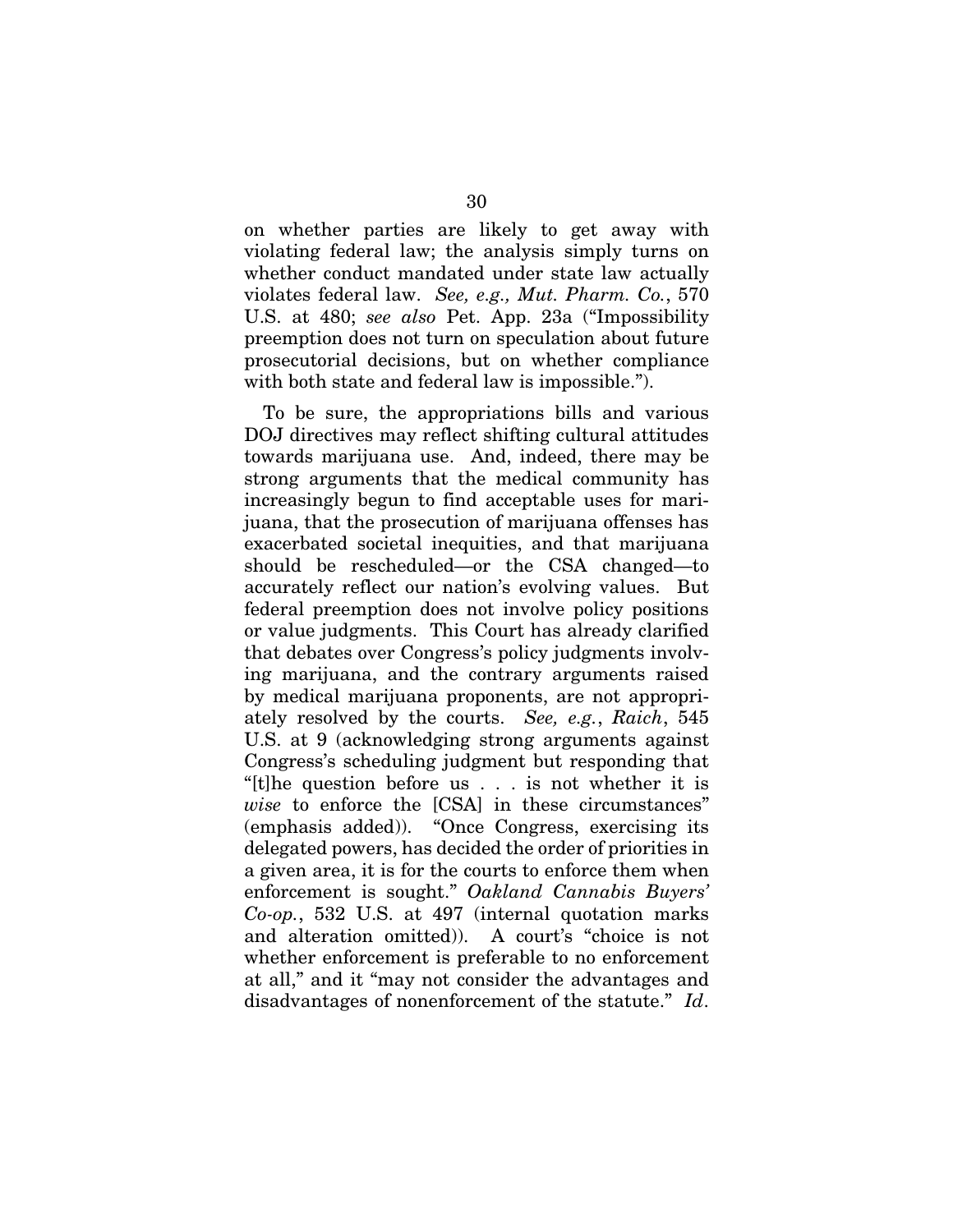at 498. The Minnesota Supreme Court's decision properly adhered to this Court's directive that a "court cannot . . . override Congress' policy choice, articulated in a statute, as to what behavior should be prohibited." *Id*. at 497.

In sum, the Minnesota Supreme Court relied on well-established principles of federal preemption law in correctly recognizing the positive conflict between the CSA—which criminalizes marijuana use even as a medical treatment—and Minnesota state law—which decriminalizes marijuana use as a medical treatment and requires an employer to "furnish" medical treatments to employees. Because the Minnesota Supreme Court properly held that the CSA preempts Minnesota state law to the extent it requires an employer to reimburse an employee for the purchase of medical marijuana, there is no need for further review.

#### CONCLUSION

This is the wrong time, and the wrong case, for a U.S. Supreme Court decision. The nonexistence of Musta's employer renders this case a poor vehicle for review. Further, any decision issued in this matter could swiftly become moot as circumstances continue to evolve, at both the state and federal level, in both legislatures and the federal executive branch. This Court would also benefit from allowing state courts more time to address the issue presented. Finally, the Minnesota Supreme Court's decision faithfully applied this Court's well-settled authority on federal preemption. For these reasons, Respondents request that the Court deny the Petition.